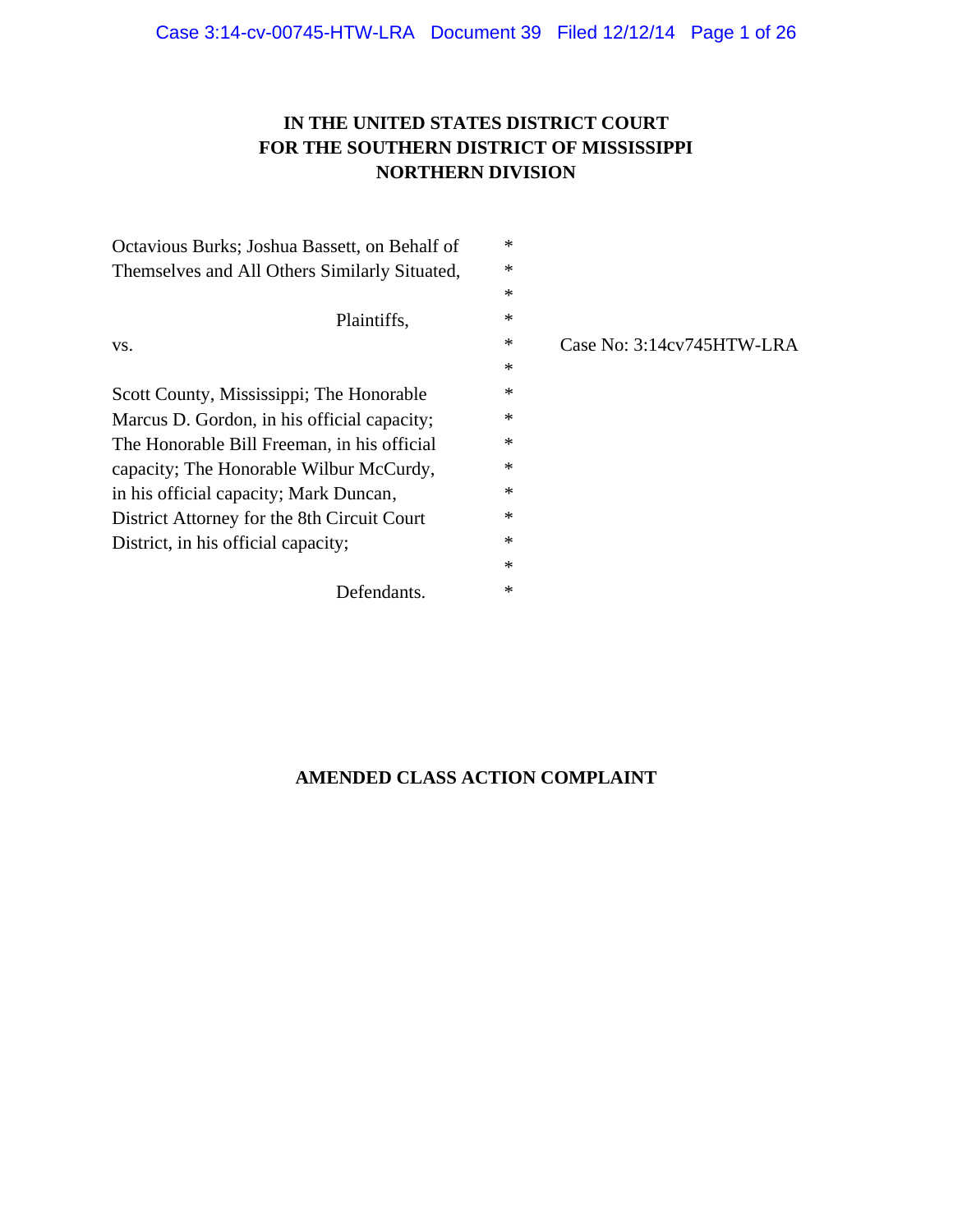## **INTRODUCTION**

1. Plaintiff Octavious Burks is an unindicted felony arrestee who, at the time this suit was filed originally on September 23, 2014, had been held in the Scott County Detention Center without counsel since November 18, 2013. Plaintiff Joshua Bassett is a felony arrestee who, at the time this suit was filed originally on September 23, 2014, had been held in the Scott County Detention Center without counsel and without indictment since January 16, 2014. They bring this class action suit under 42 U.S.C. § 1983 on behalf of themselves and those similarly situated who have been indefinitely detained without individualized bail hearings in Scott County and who have been indefinitely denied counsel throughout the Eighth Circuit Court District.

2. As class representatives, Plaintiffs seek, for themselves and those similarly situated, declaratory relief to end and remedy Defendants' unconstitutional policies, which violate Plaintiffs' Sixth and Fourteenth Amendment rights to the assistance of counsel, their Sixth Amendment rights to a speedy trial, their Fourteenth Amendment rights against excessive and punitive pre-indictment detention, and their Fourteenth Amendment rights to an individualized bail hearing and determination.

3. Individually, Plaintiffs seek for themselves money damages against Defendant Scott County to compensate them for the months Plaintiffs wrongfully spent in jail awaiting indictment due directly to Scott County's unconstitutional customs and policies, which violate Plaintiffs' Sixth and Fourteenth Amendment rights to the assistance of counsel and their Fourteenth Amendment rights to an individualized bail hearing and determination.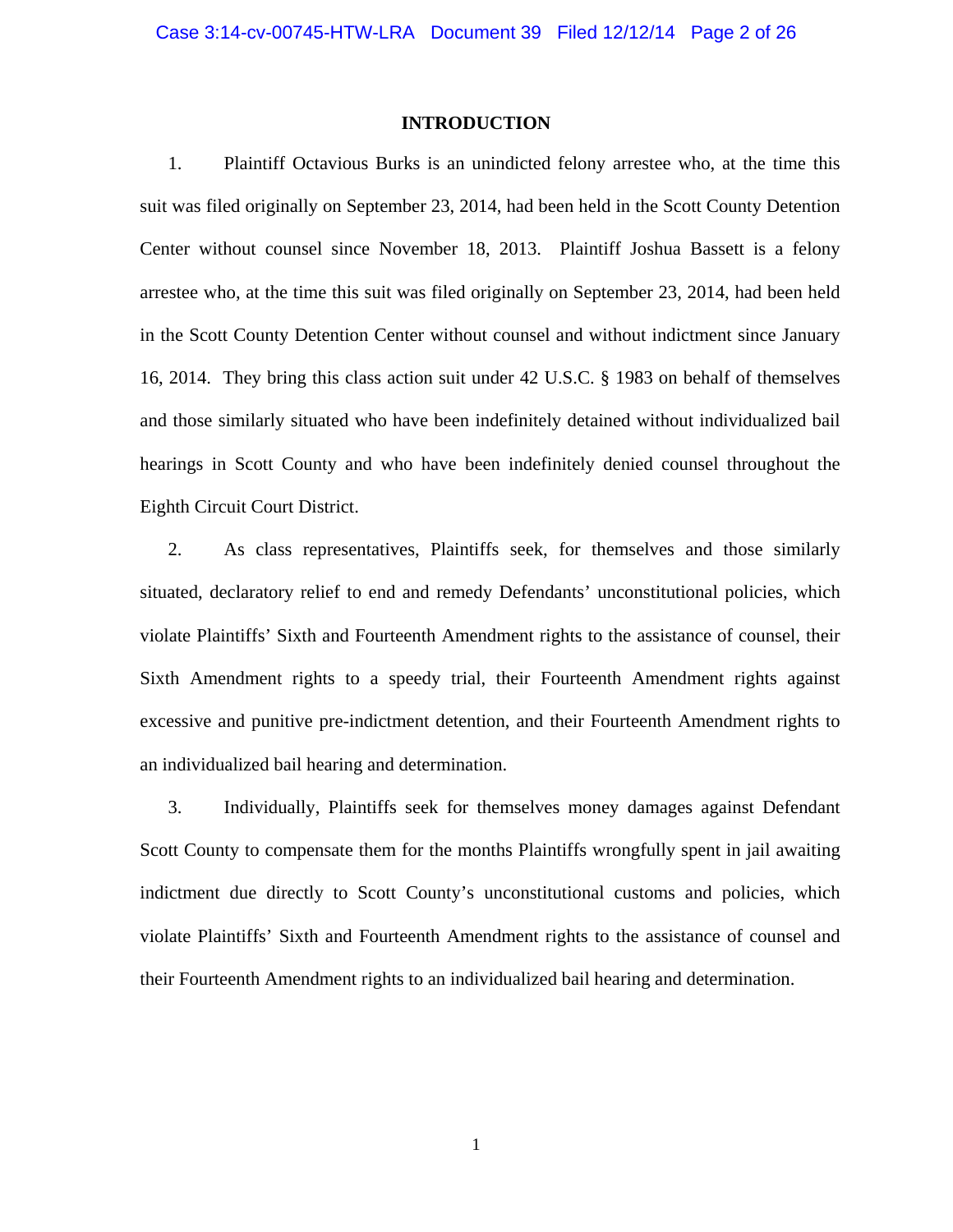## **JURISDICTION AND VENUE**

4. Plaintiffs' claims arise under the Constitution and laws of the United States. This Court has jurisdiction over these claims pursuant to 28 U.S.C. §§ 1331, 1343(a)(3).

5. This Court has the authority to grant declaratory relief under 28 U.S.C. §§ 2201- 2202 and Fed. R. Civ. P. 57. The federal rights asserted by Plaintiffs are enforceable under 42 U.S.C. § 1983.

6. Venue is proper in the Southern District of Mississippi under 28 U.S.C. § 1391(e). All Defendants, as well as the Named Plaintiffs and all potential class members, reside in this judicial district. All of the acts and omissions by Defendants giving rise to this action occurred in this judicial district.

## **PARTIES**

#### *Named Plaintiffs*

7. Named Plaintiff Octavious Burks is a resident of Scott County, Mississippi.

8. On November 18, 2013, Mr. Burks was arrested in Scott County for attempted armed robbery, possession of a weapon by a felon, disorderly conduct, and possession of paraphernalia.

9. Justice Court Judge Bill Freeman conducted Mr. Burks' initial appearance on November 18, 2013. Mr. Burks was unrepresented at the initial appearance.

10. Mr. Burks has a fundamental constitutional right to bail under the Mississippi Constitution. Nevertheless, on the recommendation of the arresting officer, Judge Freeman set Mr. Burks' bail at \$30,000. Judge Freeman set bail without any individualized hearing or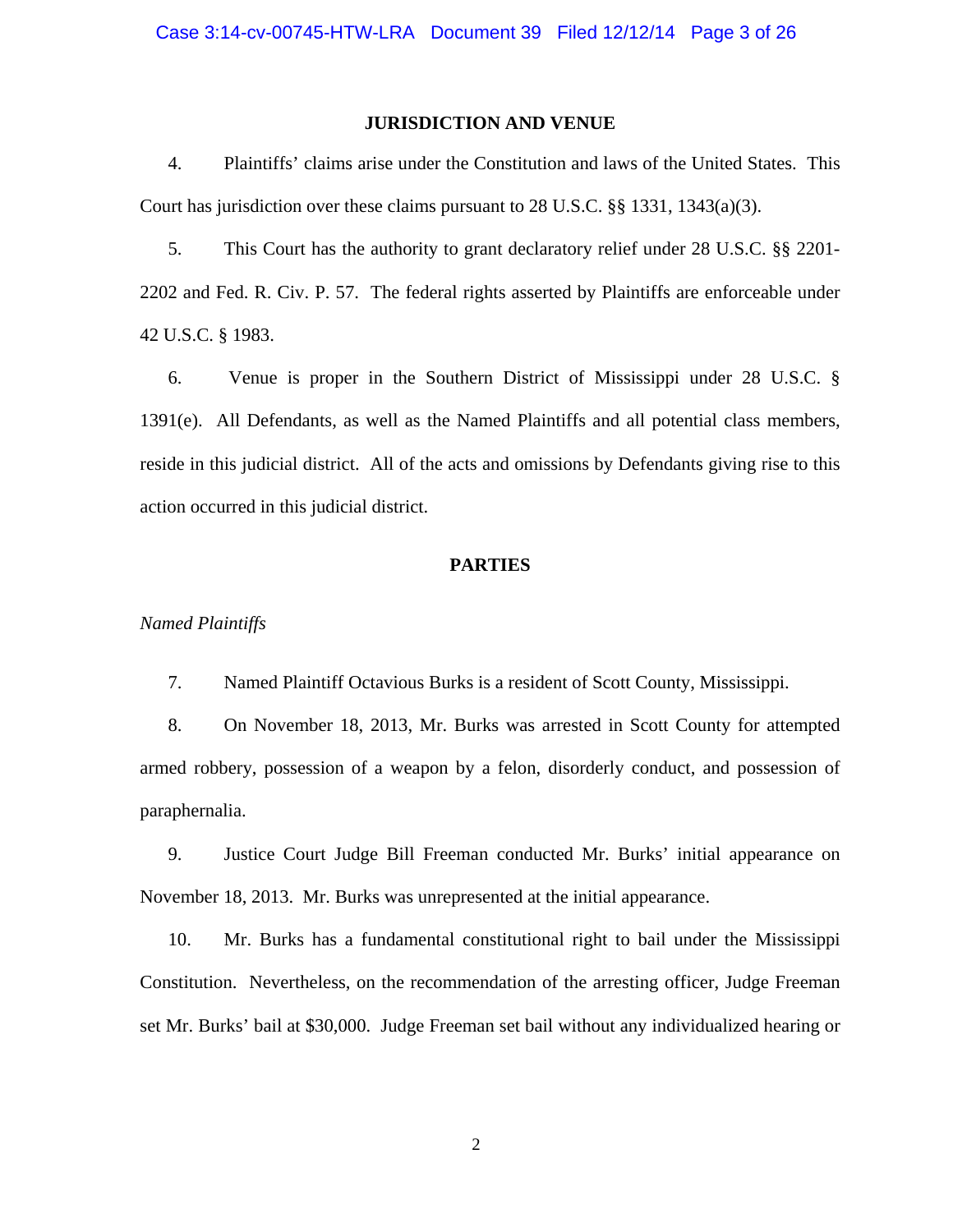#### Case 3:14-cv-00745-HTW-LRA Document 39 Filed 12/12/14 Page 4 of 26

consideration of the bail factors required under state or federal law, including ability to afford bail and the appropriateness of nonmonetary bail options.

11. Mr. Burks could not afford this bail amount when it was set, and he continues to be financially unable to pay either the bond as set or any percentage of the bond that would be required for him to secure the bond through a licensed bond company or agent. Moreover, Mr. Burks does not have resources to enable him to post any kind of property bond in the amount of \$30,000. Judge Freeman's order therefore constituted a denial of bail to Mr. Burks.

12. Mr. Burks was subsequently remanded to the Scott County Detention Center in Forest, Mississippi.

13. Mr. Burks has not been indicted by a Scott County grand jury.

14. After the filing of the Complaint, Scott County Sheriff Mike Lee publicly claimed that Plaintiff Burks could have made bail at \$5,000. If true, none of the Defendants notified Plaintiff Burks that his bail had been, or could be, reduced from \$30,000 to \$5,000, and they did not they inform him of when this change occurred.

15. Mr. Burks could have afforded to pay the percentage of a \$5,000 bond required to secure such a bond through a licensed bond company or agent.

16. The lowering of Plaintiff Burks' bond from \$30,000 to \$5,000, without any hearing, demonstrates that Defendant Freeman arbitrarily set Mr. Burks' bail at \$30,000 in the first instance.

17. On November 18, 2013, the day of his initial appearance in the Scott County Justice Court, Mr. Burks completed an Affidavit of Indigence and Application for Appointment of Felony Indigent Counsel. Under Mississippi law, Plaintiff Burks's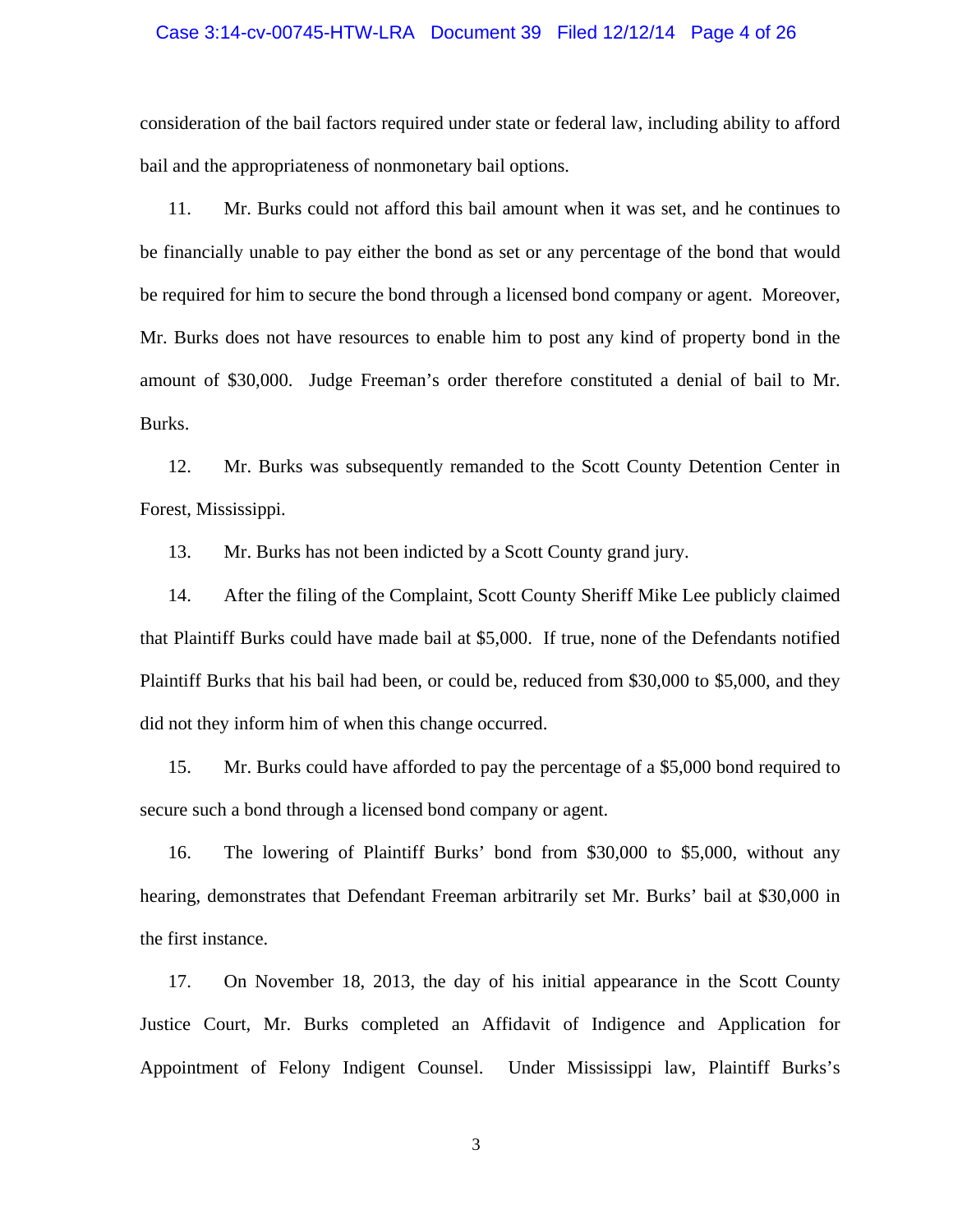#### Case 3:14-cv-00745-HTW-LRA Document 39 Filed 12/12/14 Page 5 of 26

submission of the Affidavit of Indigence entitled him to immediate representation by the public defender. Miss. Code Ann. § 25-32-9(1) ("Upon the signing of such affidavit by [the accused person], the public defender shall represent said person unless the right to counsel shall be waived by such person.").

18. Senior Circuit Judge Marcus Gordon, on behalf of Scott County, did not approve Mr. Burks' application for counsel until on or about December 19, 2013.

19. Judge Gordon and Scott County have not appointed counsel to represent Mr. Burks. They will not appoint counsel until Mr. Burks is indicted.

20. Had Defendant Scott County provided Plaintiff Burks with an individualized bail hearing and counsel either at or immediately after his initial appearance to conduct bail and preliminary hearings, the Justice Court would have set Mr. Burks bail at \$5,000. Mr. Burks would have then secured his release from the Scott County jail and remained at liberty pending the action of the grand jury.

21. This case is not Mr. Burks' first experience with prolonged detention without counsel in Scott County. On two prior occasions, each for separate felony accusations, Mr. Burks has been held in the Scott County Detention Center without an affordable bail, without counsel, and without indictment.

22. Mr. Burks was first held for nearly 18 months, from August 30, 2009 to February 18, 2011 on suspicion of aggravated assault and disturbing the peace. He was indicted sometime around December, 2010, nearly sixteen months after his arrest. Mr. Burks was released in February, 2011.

23. Mr. Burks was held the second time for nearly a year, from June 18, 2012 to June 7, 2013 for possession of a firearm by a felon. The Sheriff's office eventually released him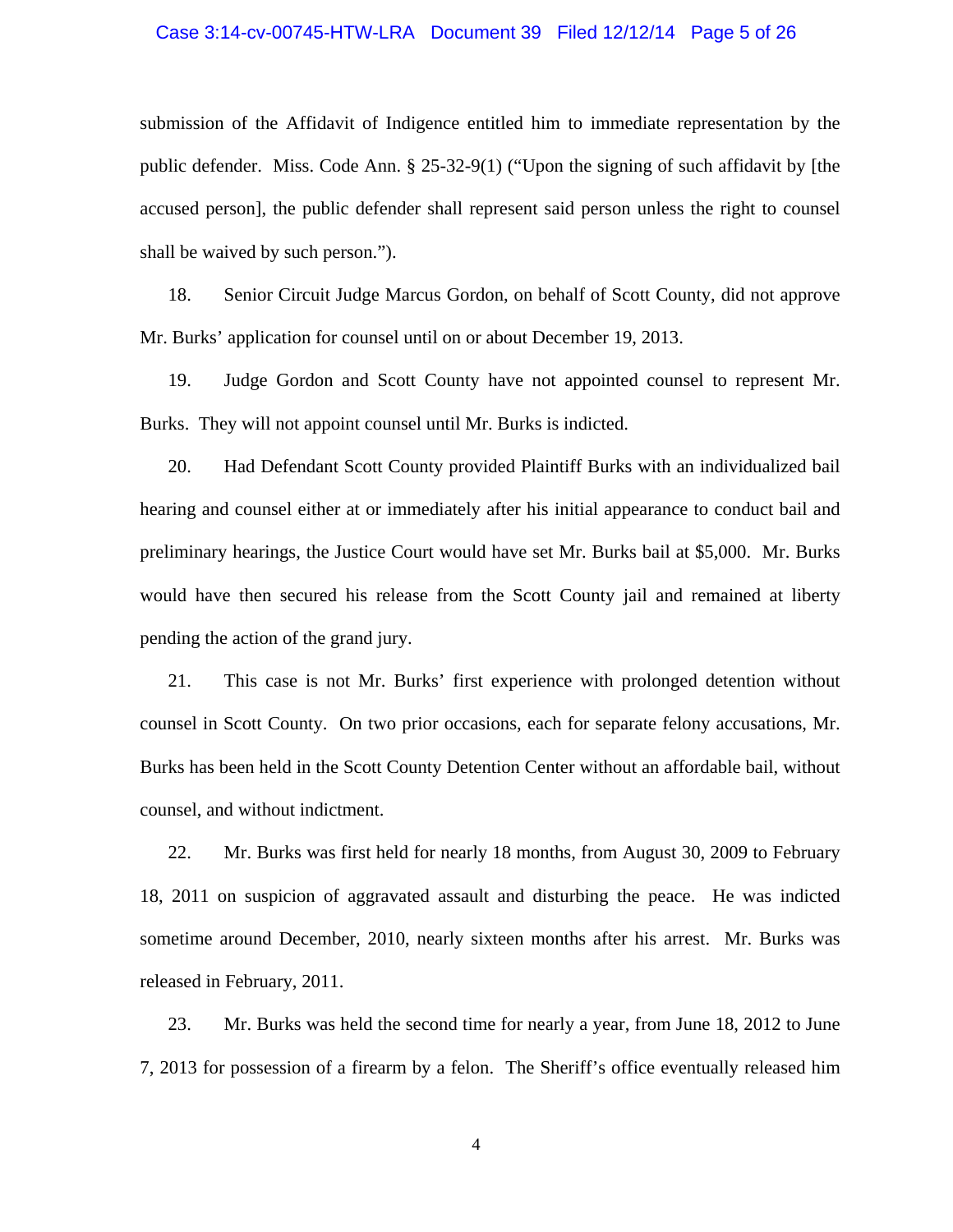#### Case 3:14-cv-00745-HTW-LRA Document 39 Filed 12/12/14 Page 6 of 26

on his own recognizance without a hearing. Upon information and belief, Mr. Burks has never been indicted on these allegations.

24. All told, Mr. Burks spent over three years in the Scott County jail since August 30, 2009, on three separate charges. He has only been indicted once, he has never been to trial, and he has never been convicted.

25. On September 26, 2014, three days after the filing of this lawsuit, this Court, on the application of the United States Attorney's Office, entered an order for writ of habeas corpus directing the Scott County jail to deliver Plaintiff Burks to federal custody for an initial appearance in federal court on October 16, 2014.

26. The order followed a federal indictment issued on September 9, 2014, charging Plaintiff Burks with being a felon in possession of a firearm, in violation of 18 U.S.C. §  $922(g)(1)$ .

27. Neither Plaintiff Burks nor undersigned counsel were aware of the federal indictment prior to this Court's issuance of the writ.

28. This Court conducted Plaintiff Burks' initial appearance on his federal charges on October 16, 2014. Mr. Burks was represented by an attorney from the federal public defender's office.

29. Plaintiff Burks had the opportunity that day to conduct a bail hearing to determine his conditions for release. However, Mr. Burks waived this hearing because his official status as a Scott County inmate rendered a federal detention hearing moot.

30. Plaintiff Burks subsequently pleaded guilty to the indictment on October 21, 2014. His sentencing is currently scheduled for January 26, 2014.

31. Named Plaintiff Joshua Bassett is a resident of Scott County, Mississippi.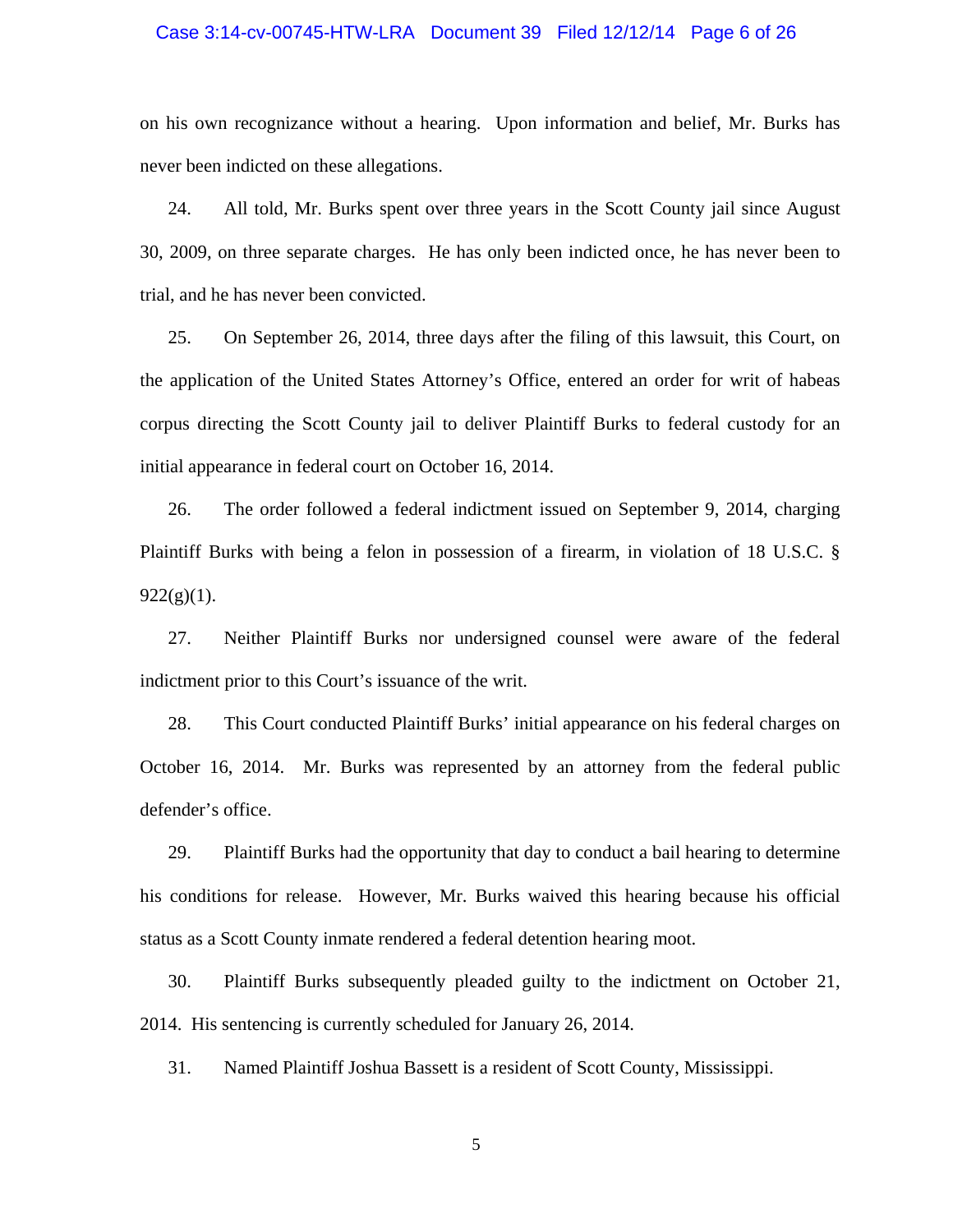## Case 3:14-cv-00745-HTW-LRA Document 39 Filed 12/12/14 Page 7 of 26

32. Plaintiff Bassett was arrested on January 3, 2014, pursuant to a warrant issued the same day for grand larceny and possession of methamphetamine.

33. Justice Court Judge Bill Freeman conducted Plaintiff Bassett's initial appearance on January 16, 2014. Mr. Bassett was unrepresented at the initial appearance.

34. Mr. Bassett has a fundamental constitutional right to bail under the Mississippi Constitution. Nevertheless, on the recommendation of the arresting officer, Judge Freeman set Mr. Bassett's bail at \$100,000. Judge Freeman set bail without any individualized hearing or consideration of the bail factors required under state or federal law, including the appropriateness of nonmonetary bail options.

35. Mr. Bassett could not afford this bail amount when it was set, and he continues to be financially unable to pay either the bond as set or any percentage of the bond that would be required for him to secure bond through a licensed bond company or agent. Moreover, Mr. Bassett does not have resources to enable him to post any kind of property bond in the amount of \$100,000. Judge Freeman's order therefore constituted a denial of bail to Mr. Bassett.

36. Mr. Bassett was subsequently remanded to the Scott County Detention Center in Forest, Mississippi.

37. On April 30, 2014, an arrest warrant issued for Mr. Bassett on one allegation of burglary and two allegations of petty larceny.

38. In March or April of 2014, Mr. Bassett completed an Affidavit of Indigence and Application for Appointment of Felony Indigent Counsel.

39. Under Mississippi law, Plaintiff Bassett's submission of the Affidavit of Indigence entitled him to immediate representation by the public defender. Miss. Code Ann.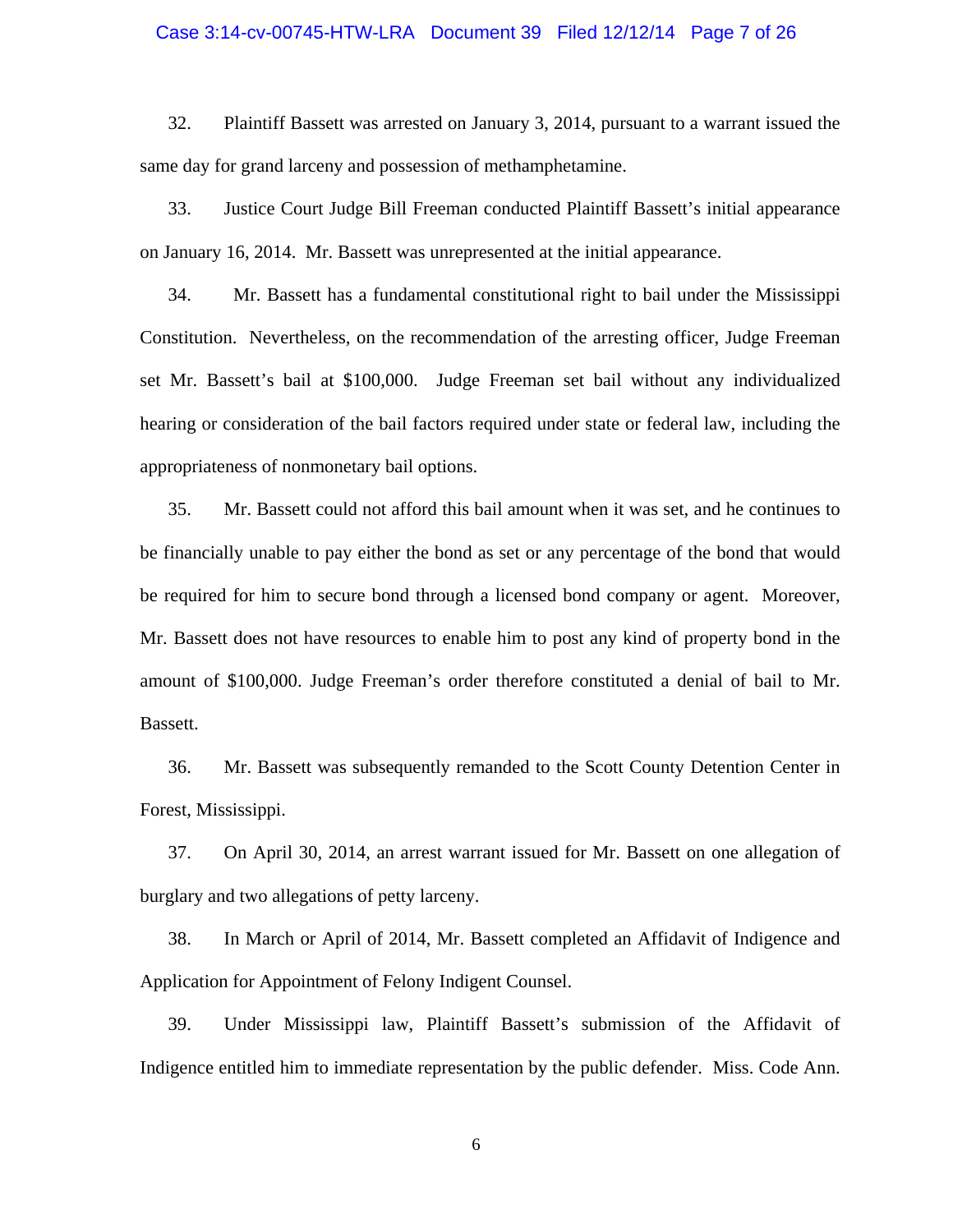#### Case 3:14-cv-00745-HTW-LRA Document 39 Filed 12/12/14 Page 8 of 26

§ 25-32-9(1) ("Upon the signing of such affidavit by [the accused person], the public defender shall represent said person unless the right to counsel shall be waived by such person.").

40. Senior Circuit Judge Marcus Gordon did not approve Mr. Bassett's application for counsel on or about May 21, 2014.

41. Scott County and Judge Gordon nonetheless did not formally appointed counsel to represent Mr. Bassett. They refused to appoint counsel until Mr. Bassett was indicted.

42. On September 25, 2014, two days after the filing of the original Complaint, Sheriff Lee released Plaintiff Bassett from the Scott County jail on a recognizance bond.

43. Defendant Lee released Plaintiff Bassett on the recommendation of Defendant District Attorney Gordon that Plaintiff Bassett be released if Scott County authorities determined that Mr. Bassett was not a flight risk or a danger to the community. Chris Allen Baker, *ACLU files lawsuit against Scott County*, Scott County Times, Oct. 1, 2014.

44. Plaintiff Bassett's release on his own recognizance demonstrates that Defendant Freeman arbitrarily set Mr. Bassett's bail at \$100,000 in the first instance.

45. Had Defendant Scott County provided Plaintiff Bassett with an individualized bail hearing and counsel either at or immediately after his initial appearance to conduct the bail hearing, Mr. Bassett could have secured a recognizance bond soon after his arrest and remained at liberty pending the action of the grand jury.

46. Plaintiff Bassett was not indicted on the felony charges until December 4, 2014. He was not detained following indictment.

## *Defendants*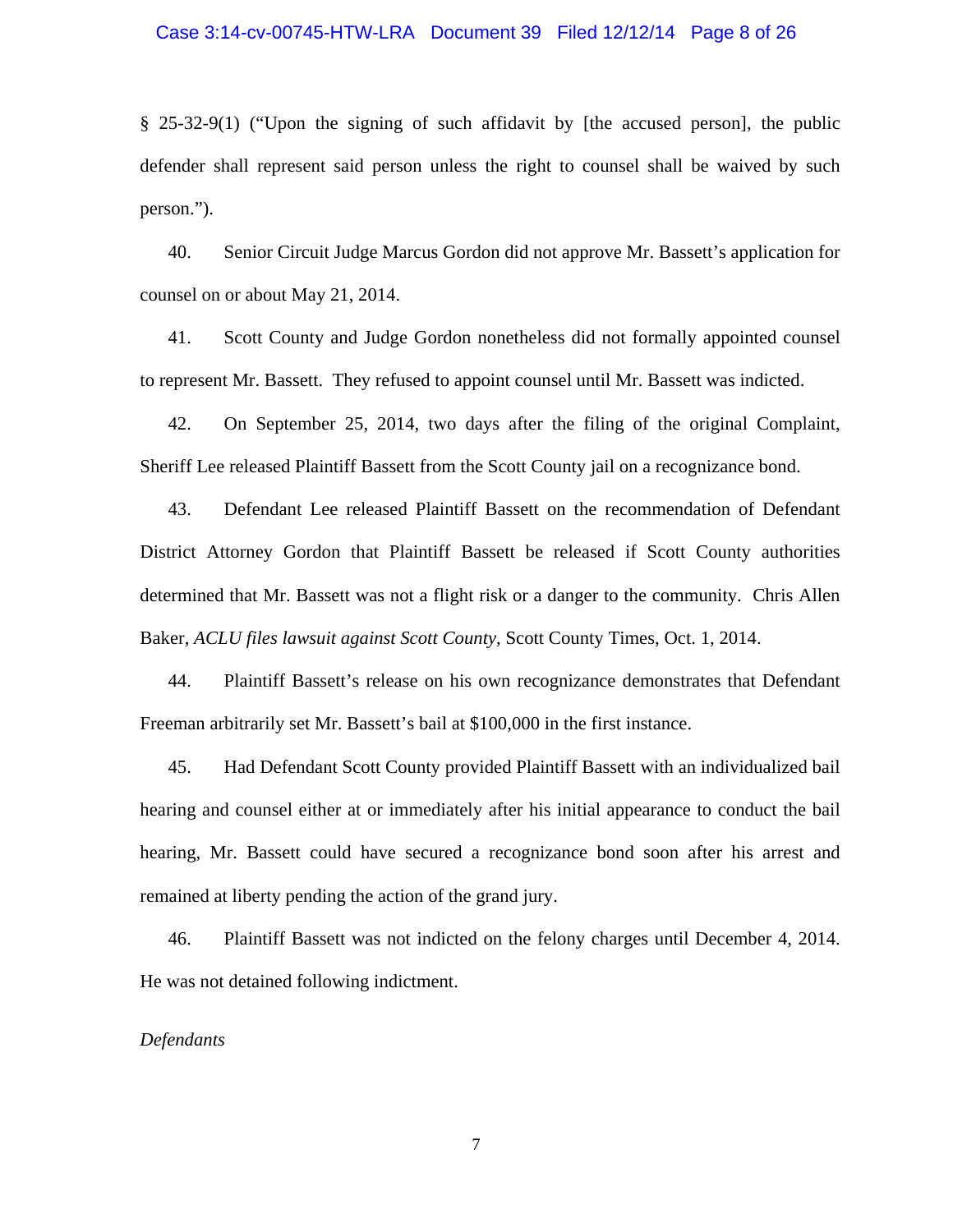#### Case 3:14-cv-00745-HTW-LRA Document 39 Filed 12/12/14 Page 9 of 26

47. Defendant Scott County is one of four counties in the Eighth Circuit Court District of Mississippi. The Mississippi Constitution and state law delegates to Scott County the State's Sixth and Fourteenth Amendment obligation to provide attorneys to arrestees who request and cannot afford them. *See, e.g.*, Miss. Const. art., 14, § 261; Miss. Code Ann. § 25- 32-1; Miss. Code Ann. § 99-15-17.

48. To fulfill this duty, Scott County, through its Board of Supervisors and pursuant to Miss. Code Ann. § 19-3-69, has entered a *Contract for Employment of Felony Indigent Counsel* ("the Contract") with the circuit court, the Board of Supervisors of the other three counties in the Eighth Circuit, and four private attorneys.

49. The Contract obligates the county to provide a public defender to represent indigent felony arrestees in preliminary hearings in the Justice and Municipal Courts. The Named Plaintiffs and putative class members are intended third-party beneficiaries of this Contract.

50. Scott County nonetheless enforces a custom and policy of not providing counsel to indigent felony arrestees until they have been indicted.

51. Defendant the Honorable Marcus D. Gordon is the senior circuit judge for the Eighth Circuit Court District of Mississippi, located in Philadelphia, Mississippi and comprised of Leake, Neshoba, Newton, and Scott Counties. He is sued only in his official capacity.

52. Defendant Gordon is a signatory to the *Contract for Employment of Felony Indigent Counsel* on behalf of the Eighth Circuit. Under the contract and by custom, Defendant Gordon approves or disapproves the applications of individuals seeking appointed counsel due to indigence.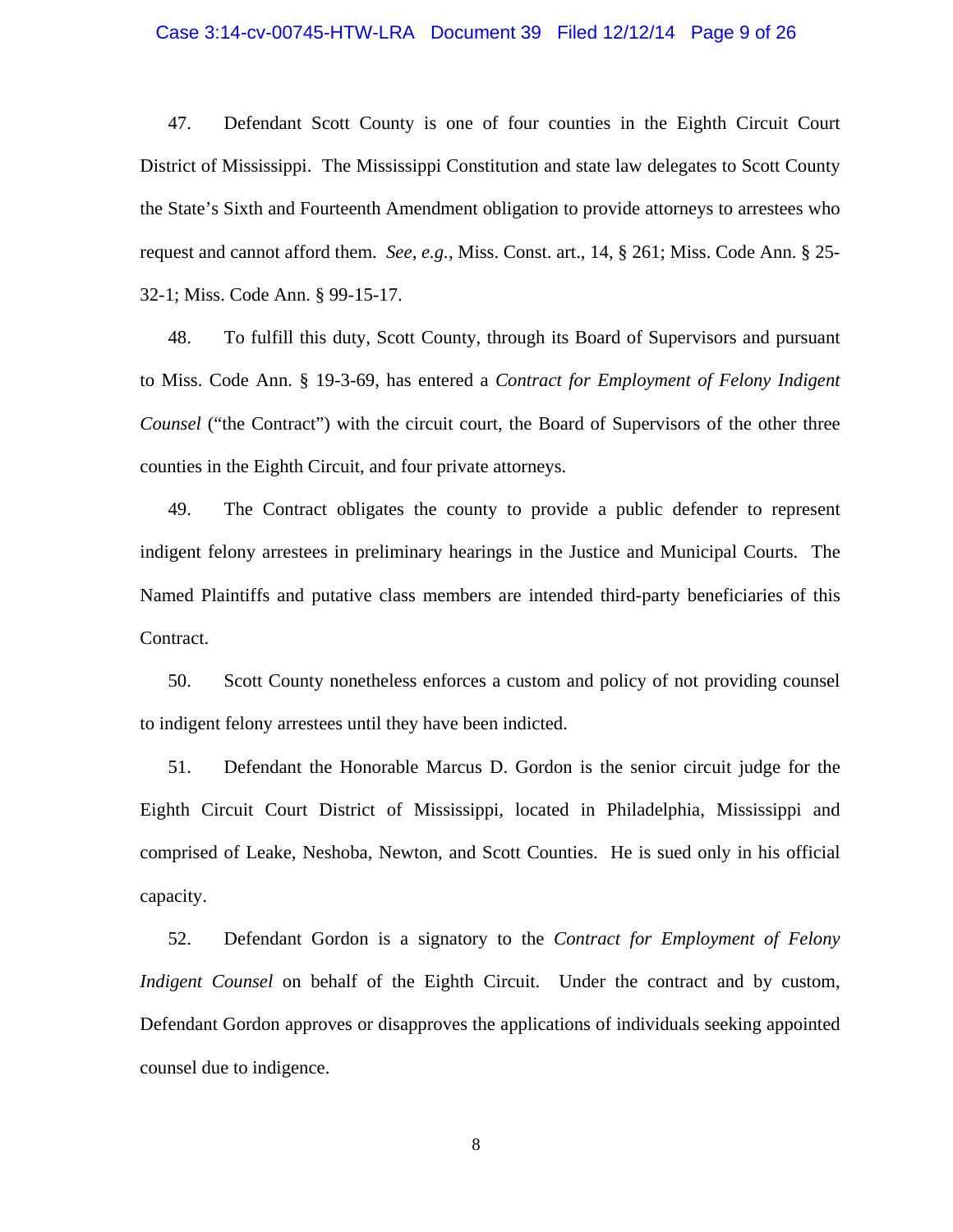#### Case 3:14-cv-00745-HTW-LRA Document 39 Filed 12/12/14 Page 10 of 26

53. Under the contract and by custom, Defendant Gordon sets the appointment of counsel policies for all counties in the Eighth Circuit Court District, including Defendant Scott County. Judge Gordon's and the counties' uniform policy is to delay appointing counsel to eligible, indigent arrestees until they have been indicted, although the Contract and state law requires the counties to provide indigent counsel to individuals prior to indictment to conduct preliminary hearings.

54. Defendant Gordon is charged with impaneling grand juries in the Eighth Circuit District Court. MS R. Unif. Cir. and Cty. Ct. Rule 7.02. In Scott County, he impanels the grand jury three times per year.

55. Defendants Bill Freeman and Wilbur McCurdy are Justice Court judges for Defendant Scott County. In felony cases prior to indictment, they are responsible for conducting initial appearances and preliminary hearings, as well as for setting the conditions of release for arrestees. They are sued only in their official capacities.

56. Defendant Mark Duncan is the District Attorney for the Eighth Circuit District of Mississippi. His office is responsible for prosecuting felony cases in the District, including representing the state before the grand jury. He is sued solely in his official capacity.

#### **FACTS**

57. The Mississippi Constitution guarantees that the State may not formally proceed with a felony prosecution unless it first secures an indictment against the accused from a grand jury. Miss. Const. art. 3, § 27.

58. The State of Mississippi does not impose a limit on either the length of time a district attorney has to present a felony case to the grand jury for indictment, or on the length of time a felony arrestee may be held in jail without a valid indictment.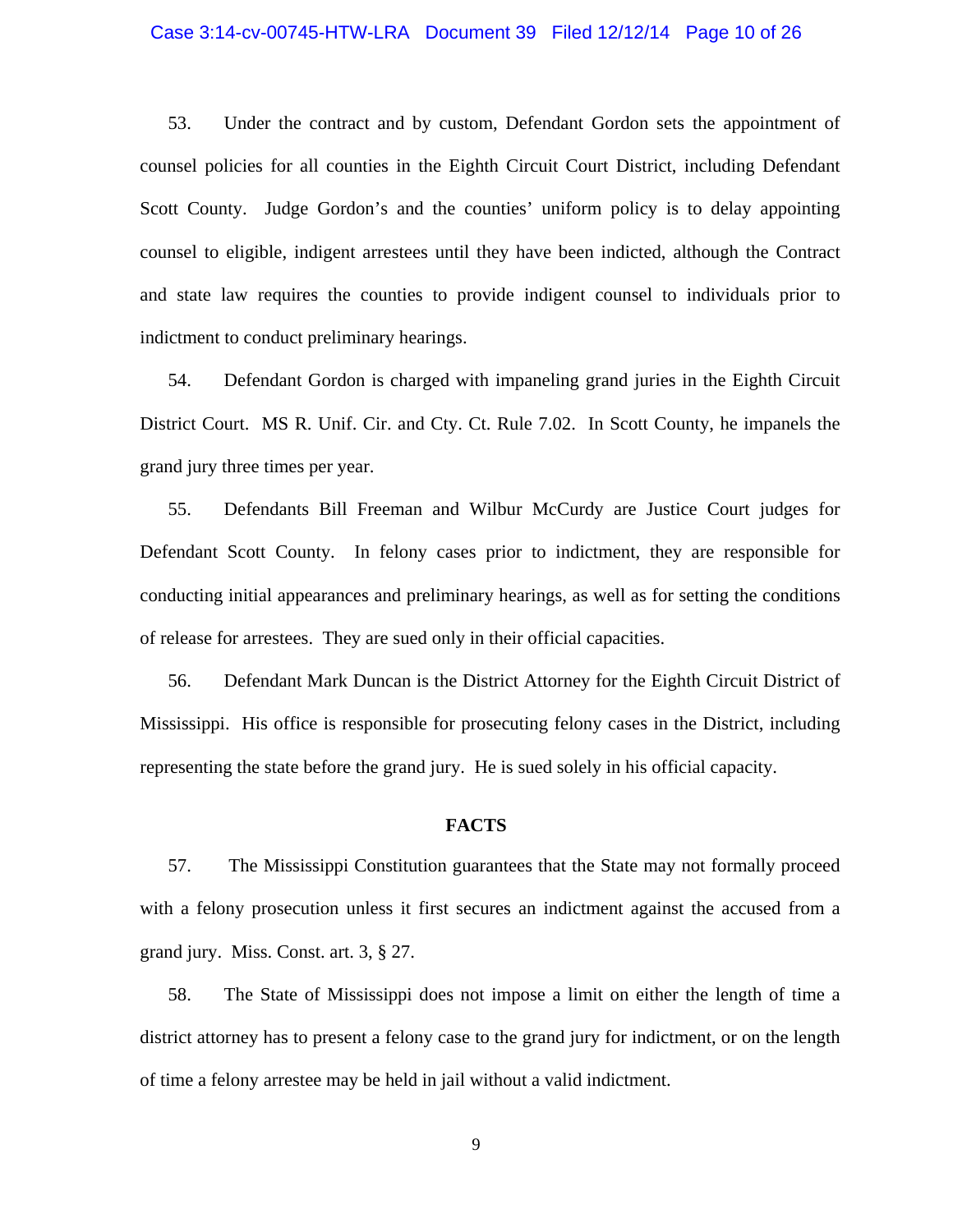#### Case 3:14-cv-00745-HTW-LRA Document 39 Filed 12/12/14 Page 11 of 26

59. Thus, although those accused of a felony have a state constitutional right to an indictment before they may be formally prosecuted, an arrestee may spend an indefinite amount of time detained on a felony accusation prior to indictment.

60. Scott County's justice court judges increase the likelihood of indefinite detention prior to indictment by setting bail in arbitrary amounts, without individualized consideration of the bail factors required under state and federal law, including a defendant's ability to afford bail and the propriety of nonmonetary bail.

61. As a result of these practices by the Justice Court judges, felony arrestees in Scott County are routinely detained prior to indictment simply because they are too poor to afford bail.

62. The scarcity of grand jury panels further exacerbates the risk of indefinite preindictment detention in Scott County.

63. Defendant Gordon impanels the Scott County grand jury three times per year, typically in April, July/August, and November/December. The grand jury is discharged after no more than thirty days' service. Outside of these three grand jury terms, there is no continuous session of the Scott County grand jury.

64. Thus, depending on the timing of the arrest, a detained, felony arrestee may wait three to five months to learn if he has been indicted. Each time the District Attorney's office fails to present an arrestee's case to the grand jury potentially adds an additional three to five months to the length of detention.

65. The policies and practices of the District Attorney's office also contribute significantly to the incidence of indefinite pre-indictment detention in Scott County.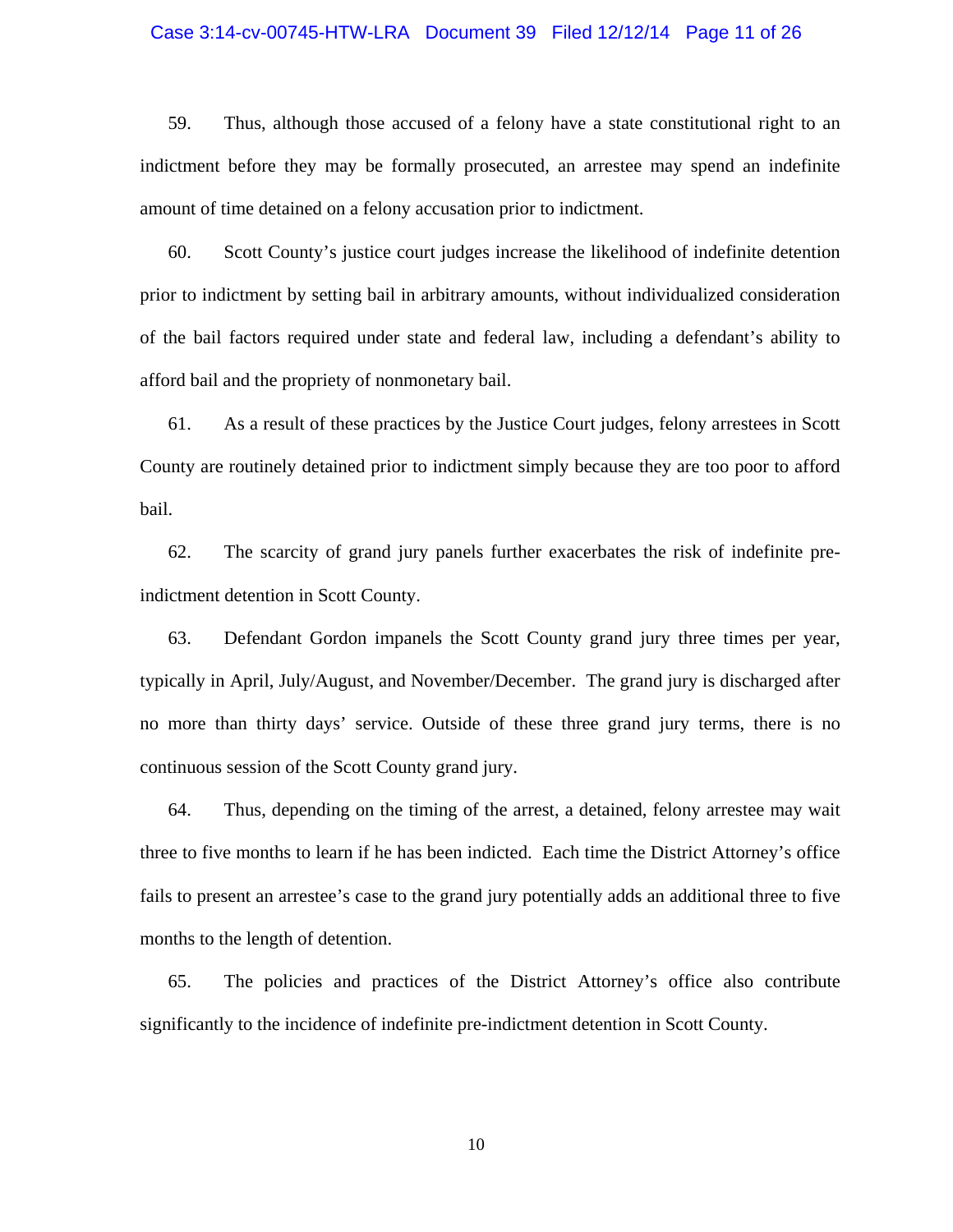#### Case 3:14-cv-00745-HTW-LRA Document 39 Filed 12/12/14 Page 12 of 26

66. Specifically, the District Attorney's office does not regularly monitor the progress of law enforcement investigations to avoid delay in the preparation of cases for the grand jury. The District Attorney's office instead has a general policy of not reviewing most felony cases until the investigating law enforcement office completes its investigation and informs the District Attorney that the case is ready for grand jury presentment.

67. Exacerbating the problem of delayed indictment, indigent arrestees awaiting indictment in Scott County are uniformly denied the assistance of counsel.

68. Pursuant to Defendant Gordon's assignment of counsel policies for the counties constituting the Eighth Circuit, an indigent accused of a felony will not be appointed meaningful, continuous counsel unless and until the arrestee is indicted.

69. The policy stems from Judge Gordon's view that the Circuit Court lacks jurisdiction to appoint counsel for arrestees who request a preliminary hearing. Campbell Robertson, *In a Mississippi Jail, Convictions and Counsel Appear Optional*, N.Y. Times, Sept. 25, 2014, at A15.

70. Judge Gordon also stated his belief that appointing counsel prior to indictment would be a waste of resources. *Id.* ("The reason is, that public defender would go out and spend his time and money and cost the county money in investigating the matter . . . . And then sometimes, the defendant is not indicted by the grand jury. So I wait until he's been indicted.").

71. Because a felony arrestee may wait an indefinite amount of time prior to indictment, the amount of time an indigent felony arrestee may be denied the assistance of counsel prior to indictment is also indefinite.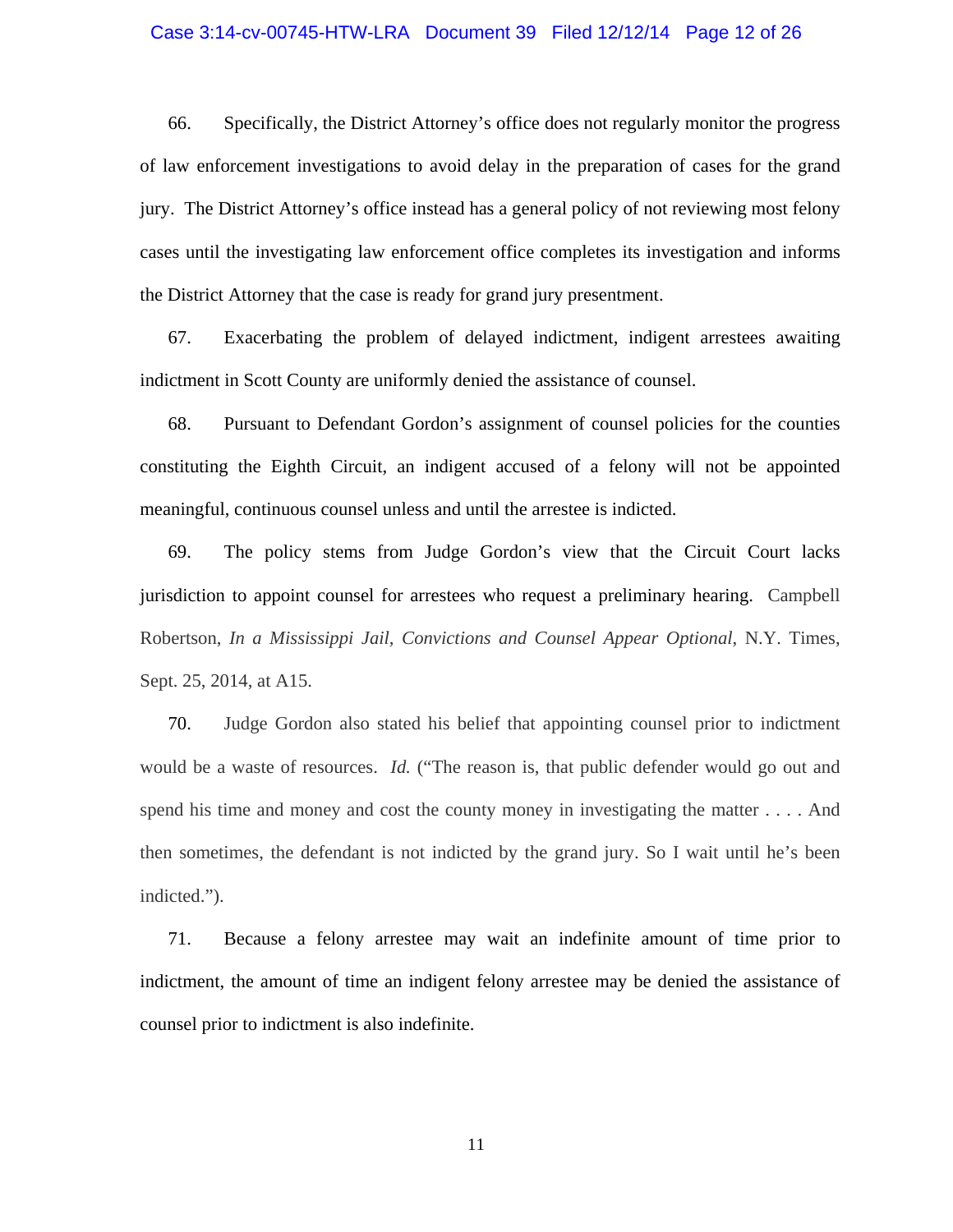#### Case 3:14-cv-00745-HTW-LRA Document 39 Filed 12/12/14 Page 13 of 26

72. This systemic denial of counsel is calamitous for those accused of felony offenses in the Eighth Circuit Court District.

73. An arrestee's right to counsel attaches at the initial appearance, and thereafter counsel must be provided in time for that attorney to provide meaningful representation at any subsequent "critical phase" of the criminal proceedings. *Rothgery v. Gillespie Cnty., Tex.,* 554 U.S. 191, 212-13 (2008).

74. Unindicted felony arrestees do not have attorneys to represent them at the initial appearance, a critical stage of the criminal proceedings in the Eighth District, where a defendant must argue for release or reasonable bail, or face an indefinite period of detention awaiting indictment.

75. Unindicted felony arrestees also have no attorney to protect their right to a preliminary hearing, despite the fact that the preliminary hearing is undeniably a critical stage of Mississippi criminal proceedings at which indigent arrestees are entitled to counsel. *McHale v. State*, 284 So. 2d 42, 44 (Miss. 1973) (citing *Coleman v. Alabama*, 399 U.S. 1 (1970)).

76. An arrestee has the right in a preliminary hearing to discover evidence, to call witnesses on her behalf, and to cross examine the state's witnesses. *Mayfield v. State*, 612 So. 2d 1120, 1129 (Miss. 1992).

77. If the court finds there is no probable cause, it must release the arrestee pending the action of the grand jury. MS R. Unif. Cir. and Cty. Ct. Rule 6.04. Should the court find probable cause, it may review the bail determination and set new conditions for release. *Id.*

78. Felony arrestees held in custody in Mississippi have an absolute right to request and to receive a preliminary hearing to challenge probable cause for the arrest prior to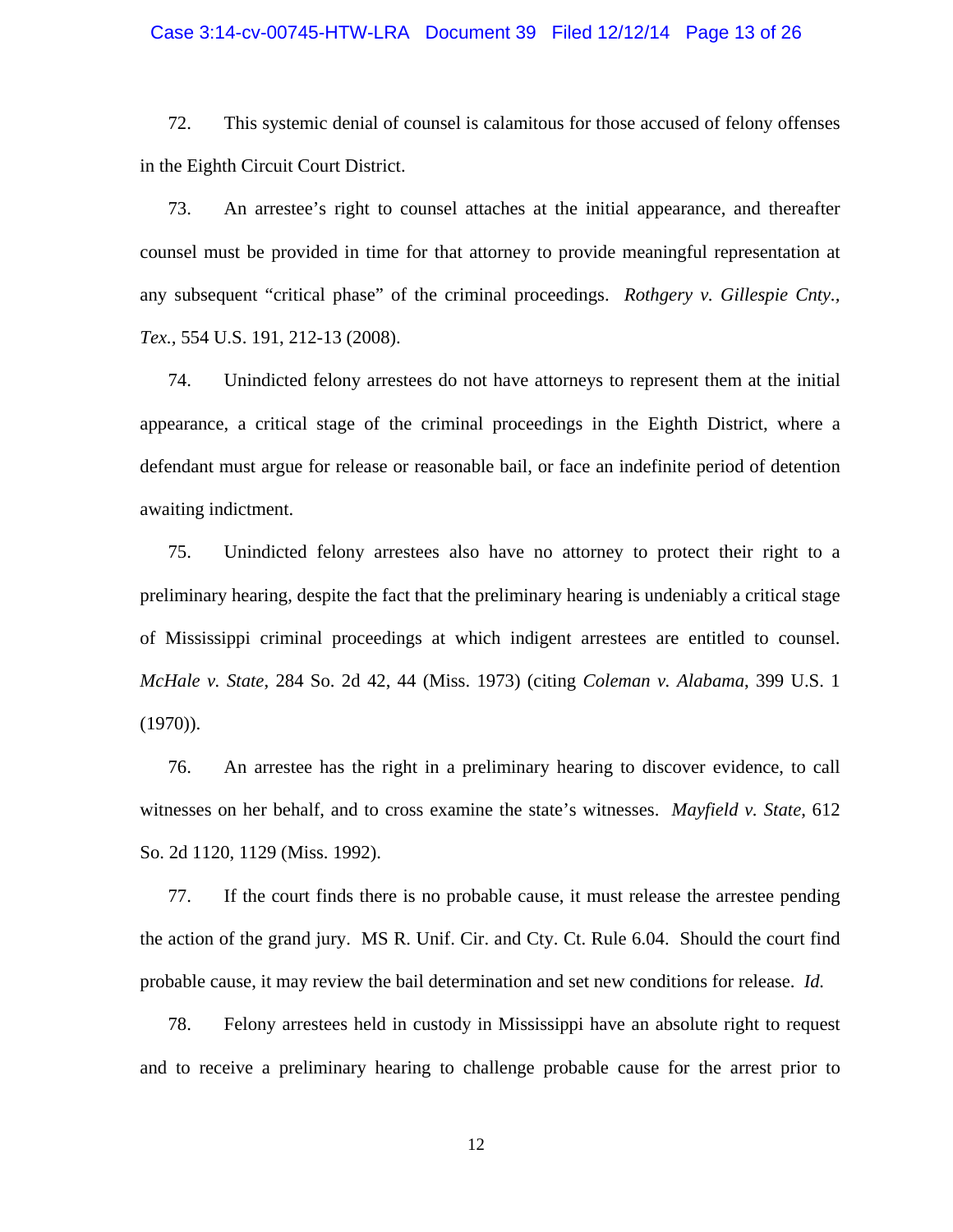#### Case 3:14-cv-00745-HTW-LRA Document 39 Filed 12/12/14 Page 14 of 26

indictment. MS R. Unif. Cir. and Cty. Ct. Rules 6.04, 6.05. However, an indicted defendant is not entitled to a preliminary hearing. *Id.*

79. The Mississippi Attorney General has twice announced that indigent arrestees should be appointed counsel prior to indictment to conduct preliminary hearings and to begin continuous representation. *See* MS AG Op., Miller (March 27, 2009) (citing MS AG Op., Rushing (March 24, 1993)).

80. However, according to Judge Gordon, an unindicted arrestee desiring a preliminary hearing "can represent himself, or he can employ an attorney." Robertson, *supra*, at A15*.*

81. The result of Defendant Gordon's and the counties of the Eighth Circuit's custom and policy is that unindicted, indigent arrestees, who are entitled to appointed counsel for a preliminary hearing under the Contract, state law, and federal law, receive neither counsel nor a preliminary hearing.

82. The arrestee also does not have an attorney to challenge the bail amount by pursuing a separate civil habeas action or a petition under Rule 9 of the Mississippi Rules of Appellate Procedure.

83. An unindicted arrestee has no advocate actively investigating the facts and law underlying the allegations, preparing a defense strategy, or negotiating a potential resolution with the State.

## **CLASS ACTION ALLEGATIONS**

84. Pursuant to Rule 23 of the Federal Rules of Civil Procedure, Named Plaintiffs Burks and Bassett bring this suit on behalf of themselves and all others similarly situated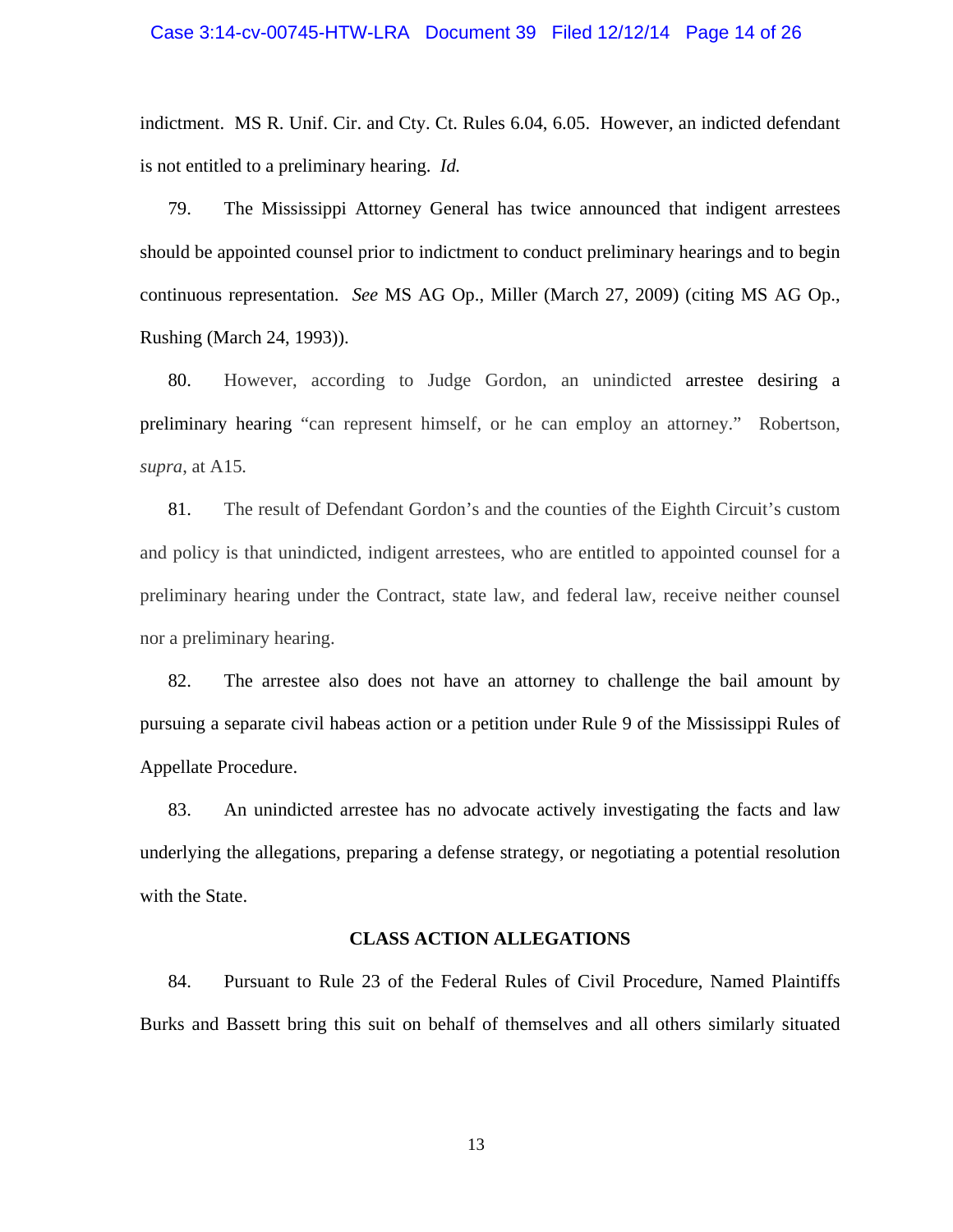#### Case 3:14-cv-00745-HTW-LRA Document 39 Filed 12/12/14 Page 15 of 26

who are or will in the future be affected by Defendants' unconstitutional policies, practices, and customs.

85. The Named Plaintiffs seek to represent three classes of individuals to obtain declaratory and injunctive relief that requires Defendants to comply with the constitutional requirements of the assistance of counsel, a speedy trial, non-punitive pre-indictment detention, and an individualized bail determination.

86. The Named Plaintiffs seek to represent a first class [Class 1] comprised of felony arrestees in the Eighth Circuit Court District who have signed an affidavit of indigence and who have been or will be denied the assistance of counsel until indictment.

87. The Named Plaintiffs seek to represent a second class [Class 2] that consists of felony arrestees in Scott County who have been or will be detained indefinitely prior to indictment.

88. The Named Plaintiffs seek to represent a third class [Class 3] consisting of felony arrestees in Scott County with a right to bail under Mississippi law but who have been or will be denied individualized bail hearings.

89. The classes are so numerous that joinder of all members is impracticable, and, because the classes include future members, the size of all three classes will only grow over time so long as Defendants' unconstitutional practices persist.

90. There are questions of law and fact common to each class.

91. Common questions of fact for Class 1 include what are Defendant Gordon's and the Eighth Circuit counties' policies with respect to appointing counsel for indigent arrestees awaiting indictment and whether he enforces those policies throughout the 8th Circuit Court District.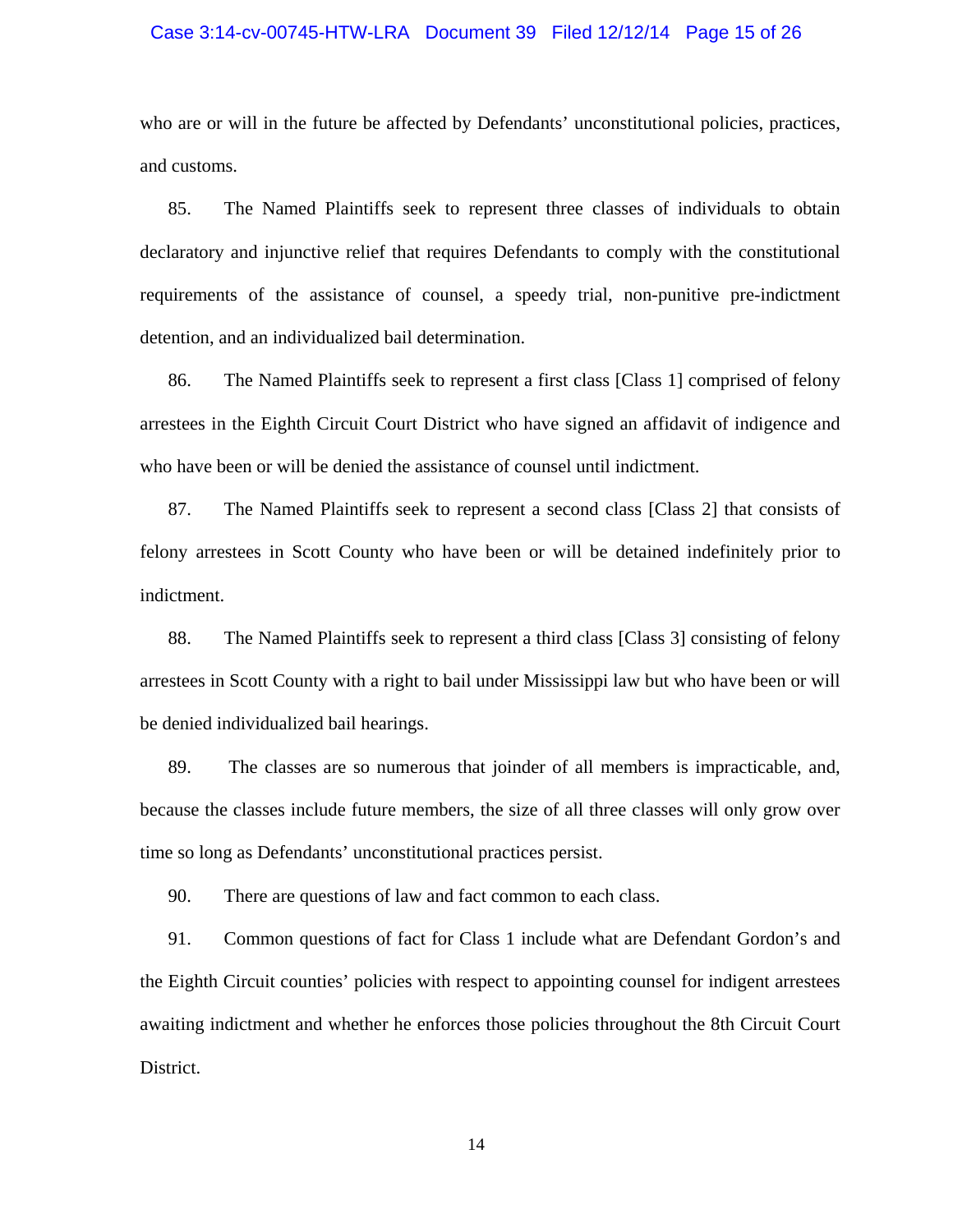#### Case 3:14-cv-00745-HTW-LRA Document 39 Filed 12/12/14 Page 16 of 26

92. Common questions of fact for Class 2 include how many individuals accused of felonies are currently in jail in Scott County awaiting indictment; what are the Sheriff's Office's policies, practices, and procedures for investigating felonies and handing over cases to the District Attorney for grand jury presentment; and what policies, practices, and procedures does the District Attorney's office follow with respect to monitoring the cases of individuals detained prior to indictment.

93. Common questions of fact for Class 3 include what types of hearings justice court judges provide in determining bail; what factors, if any, justice court judges use to arrive at bail determinations; and how many felony arrestees eligible for bail are nonetheless detained due to bail amounts they cannot afford.

94. Common questions of law for Class 1 include whether the initial appearance in Mississippi is a critical stage of the criminal prosecution such that the Sixth and Fourteenth Amendments to the United States Constitution require that arrestees in the Eighth Circuit Court District receive meaningful and continuous counsel at the initial appearance; and whether the Sixth and/or Fourteenth Amendments to the United States Constitution guarantee an indefinitely detained, indigent arrestee in the Eighth District the right to meaningful and continuous appointed counsel immediately following the initial appearance and prior to indictment.

95. Common questions of law for Class 2 include whether the indefinite length of time class members risk spending in jail prior to indictment violates, or unduly risks violating, their liberty interests in a speedy trial as protected by the Sixth and Fourteenth Amendments to the United States Constitution; whether the indefinite length of time class members risk spending in jail prior to indictment violates, or unduly risks violating, their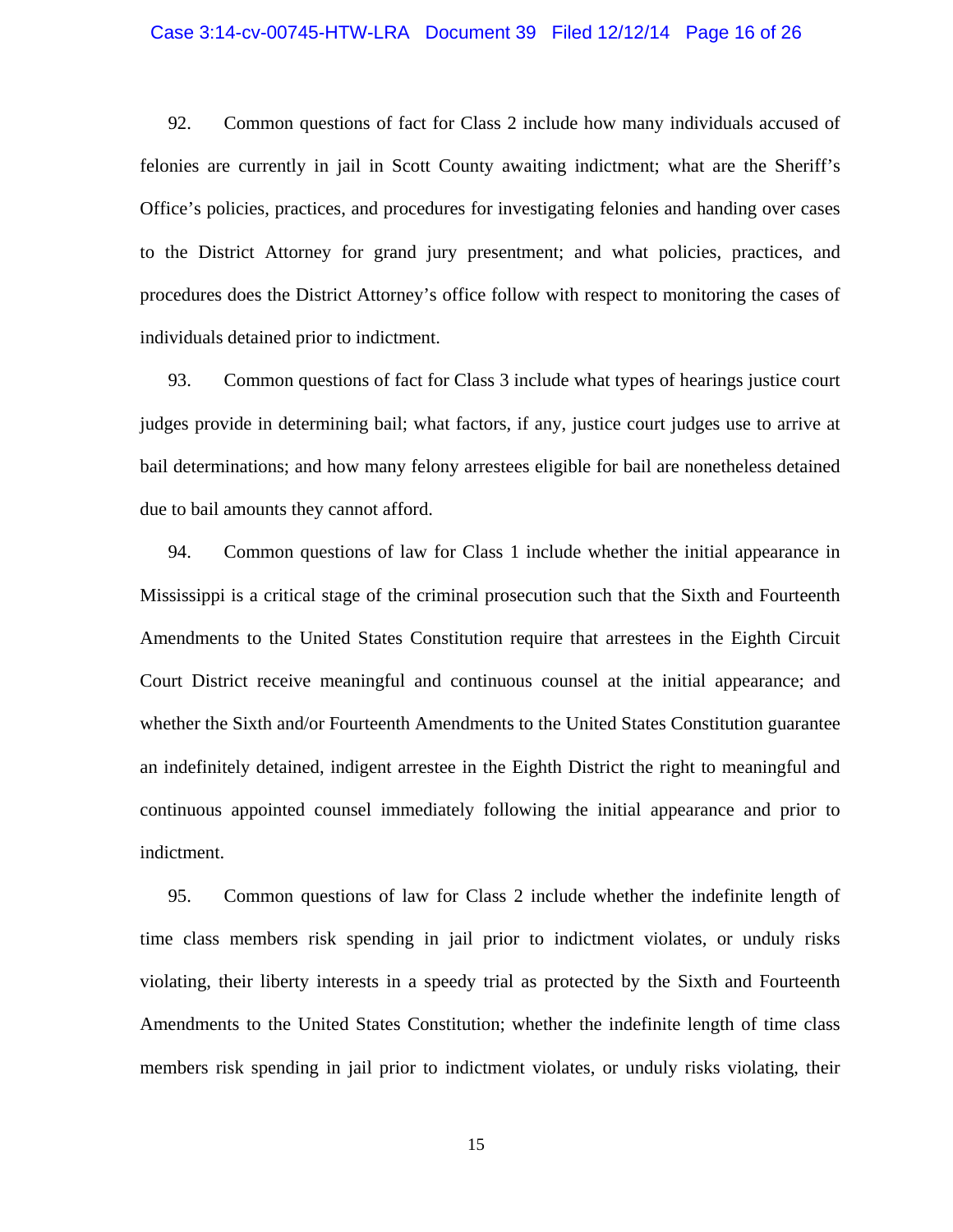#### Case 3:14-cv-00745-HTW-LRA Document 39 Filed 12/12/14 Page 17 of 26

rights against excessive and punitive detention prior to indictment guaranteed by the Fourteenth Amendment to the United States Constitution; and whether the Sixth Amendment right to a speedy trial or the Fourteenth Amendment right against excessive and punitive detention prior to indictment place a limit on the amount of time the State may detain an individual without bringing formal charges via indictment.

96. Common questions of law for Class 3 include whether putative class members in Scott County who have a right to bail under Mississippi law are entitled to an individualized bail determination under the Fourteenth Amendment to the United States Constitution.

97. The claims or defenses of the Named Plaintiffs are typical of the claims or defenses of the three proposed classes. The constitutional deprivations suffered by Named Plaintiffs are the same as those of putative class members.

98. The Named Plaintiffs and their attorneys will fairly and adequately protect the interests of the classes. The Named Plaintiffs have no interests antagonistic to the proposed classes, and they are represented by attorneys with significant expertise in criminal procedure and complex civil litigation.

99. Named Plaintiffs seek systemic reform in Scott County to eliminate indefinite pre-indictment detention and indefinite denial of counsel. Defendants' actions and omissions in violation of the federal constitution apply generally within each class; thus, final declaratory and injunctive relief is appropriate for the proposed classes.

## **CLASS CLAIMS FOR RELIEF**

*Count I: Denial of the Sixth and Fourteenth Amendment Right to Counsel*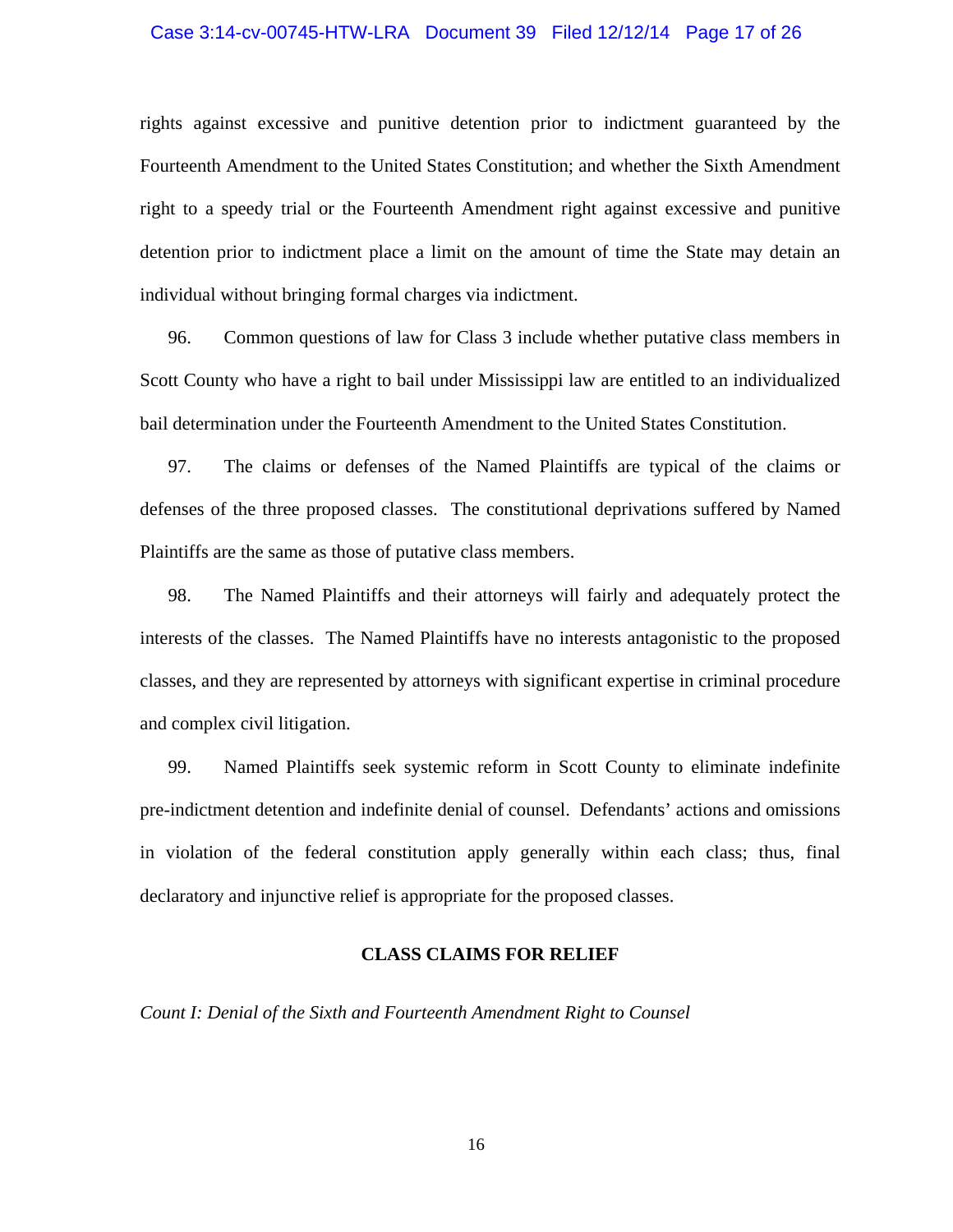## Case 3:14-cv-00745-HTW-LRA Document 39 Filed 12/12/14 Page 18 of 26

100. Defendant the Honorable Marcus D. Gordon, in his official capacity as the Senior Circuit Court Judge of the Eighth Circuit Judicial District, by failing to appoint meaningful, continuous counsel to indigent arrestees accused of felonies either at the initial appearance or immediately after the initial appearance or arrest, and in delaying the appointment of meaningful, continuous counsel until these arrestees have been indicted, thus preventing indigent arrestees from receiving a preliminary hearing, has violated and continues to violate the Sixth and Fourteenth Amendment right to the assistance of counsel of Named Plaintiffs and putative class members in proposed Class 1.

## *Count II: Denial of Fourteenth Amendment Right to Counsel*

101. Named Plaintiffs and putative class members in proposed Class 1 have a federally-, state-, and county-created liberty interest in the appointment of counsel at initial appearance, or immediately after the initial appearance to determine whether to seek and conduct a preliminary hearing and to otherwise represent them prior to indictment. This liberty interest is protected by the Due Process and Equal Protection Clauses of the Fourteenth Amendment.

102. Defendant the Honorable Marcus D. Gordon, in his official capacity as the Senior Circuit Court Judge of the Eighth Circuit Judicial District, by failing to appoint meaningful, continuous counsel to eligible indigent arrestees accused of felonies either at the initial appearance or immediately after the initial appearance or arrest to conduct a preliminary hearing and begin case preparation, and in delaying the appointment of counsel until these arrestees have been indicted, has violated and continues to violate the Fourteenth Amendment due process and equal protection rights to the assistance of counsel of Named Plaintiffs and putative class members in proposed Class 1.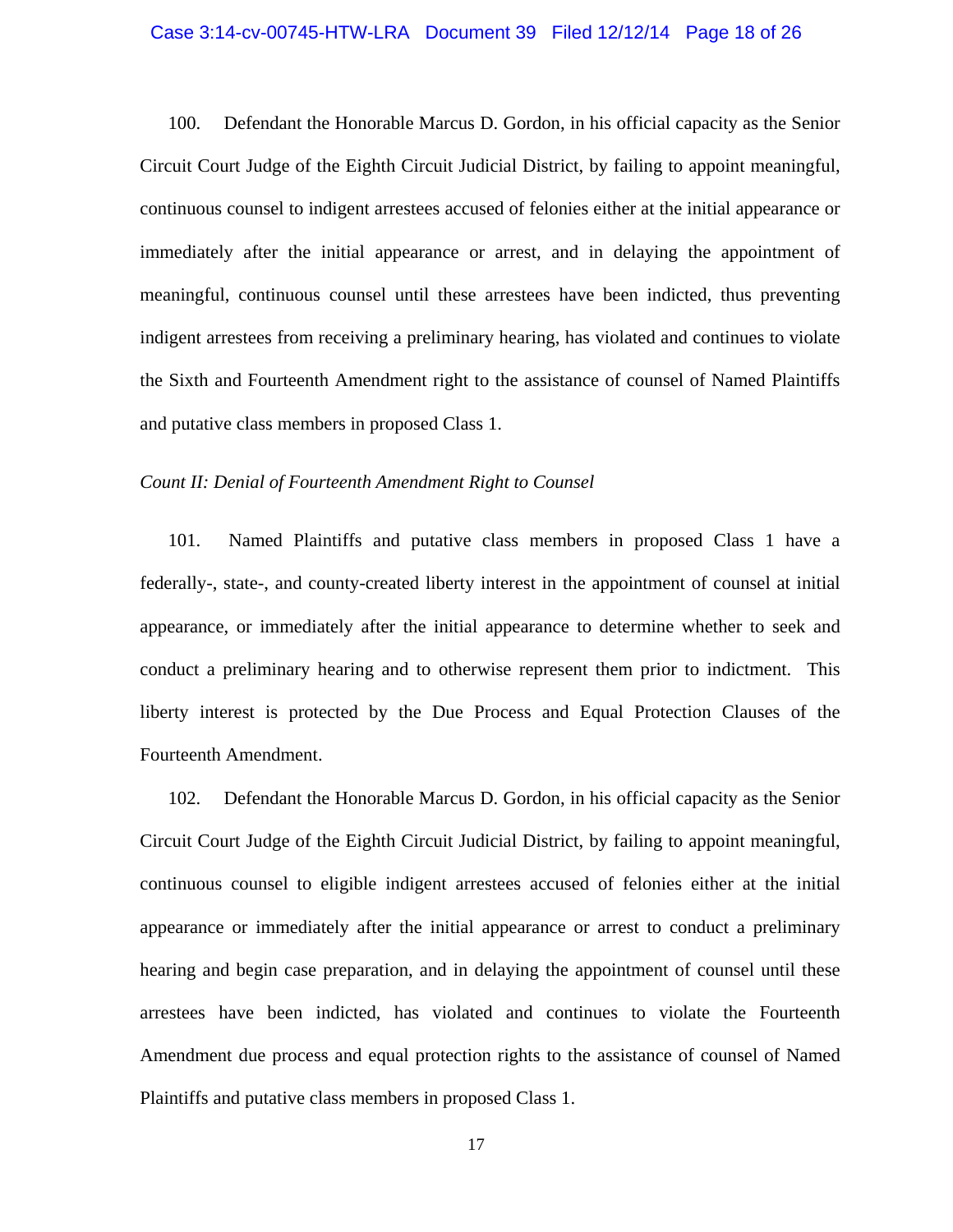## Case 3:14-cv-00745-HTW-LRA Document 39 Filed 12/12/14 Page 19 of 26

103. Defendant Gordon's policy of denying counsel to unindicted, indigent arrestees invidiously discriminates against Named Plaintiffs and the putative Class 1 members by denying them the ability, available to those able to afford private counsel, to request and to receive preliminary hearings, and to otherwise obtain the assistance of counsel during the indefinite pre-indictment period.

## *Count III: Denial of Sixth and Fourteenth Amendment Right to Speedy Trial*

104. Defendants, by their collective policies, practices and procedures described above, have created in Scott County a system of arbitrary, indefinite detention without counsel for unindicted and indigent felony arrestees that deprives or unduly risks depriving Named Plaintiffs and putative class members in proposed Class 2 of their liberty as protected by the Sixth and Fourteenth Amendment right to a speedy trial.

## *Count IV: Denial of Fourteenth Amendment Right against Excessive Pre-indictment Detention*

105. Named Plaintiffs and putative class members in proposed Class 2 have a statecreated liberty interest to be free from prosecution for felony accusations unless the District Attorney first secures an indictment from a grand jury. This state-created liberty interest is protected from arbitrary infringement by the Due Process Clause of the Fourteenth Amendment.

106. Defendants, by their collective policies, customs, and practices described above, arbitrarily deprive Named Plaintiffs and Class 2 members of their liberty interest in a grand jury indictment by creating in Scott County a system of indefinite detention without counsel for unindicted and indigent felony arrestees. This system of indefinite detention violates or creates an undue risk of violating Named Plaintiffs' and putative class members in proposed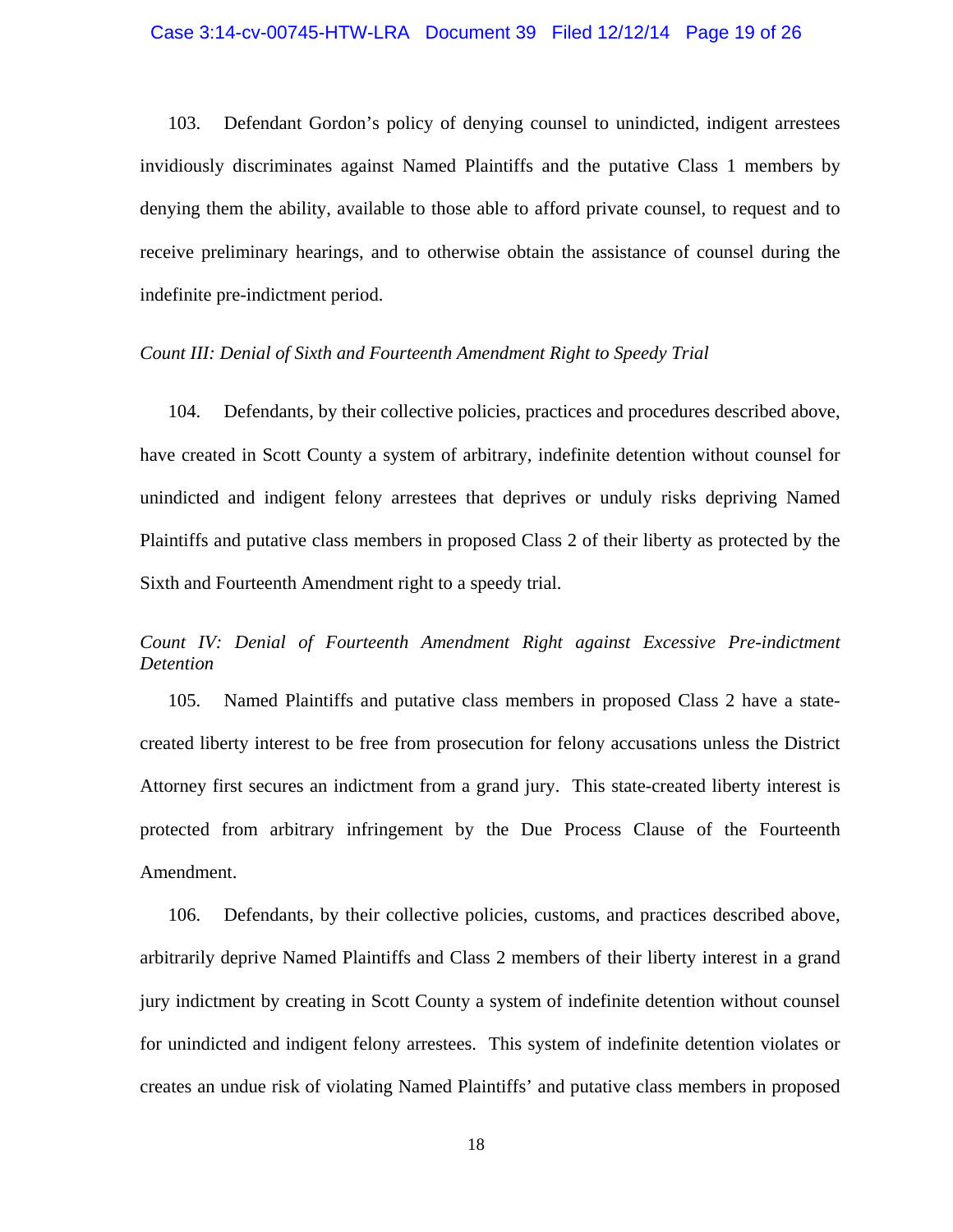## Case 3:14-cv-00745-HTW-LRA Document 39 Filed 12/12/14 Page 20 of 26

Class 2's right against excessive and punitive detention prior to indictment as guaranteed by Fourteenth Amendment's right to substantive due process.

## *Count V: Denial of Fourteenth Amendment Right to an Individualized Bail Determination*

107. Defendants Scott County, the Honorable Bill Freeman, and the Honorable Wilbur McCurdy implement a custom, policy and practice of arbitrarily setting bail amounts and conditions for release without individualized hearings or consideration of the bail factors required under state and federal law, including a arrestee's ability to pay and the propriety of nonmonetary bail.

108. Named Plaintiffs and the putative Class 3 members have a fundamental constitutional right to bail under the Mississippi Constitution that creates a liberty interest protected by the Due Process Clause of the Fourteenth Amendment to the United States Constitution. Defendants Scott County, Freeman, and McCurdy's failure to provide individualized bail hearings and determinations therefore violates Named Plaintiffs' and the putative class members' rights to due process under the Fourteenth Amendment.

### **INDIVIDUAL CLAIMS FOR RELIEF**

*Count I: Denial of Sixth Amendment Right to Counsel* 

109. Defendant Scott County, by failing to appoint meaningful, continuous counsel to indigent arrestees accused of felonies either at the initial appearance or immediately after the initial appearance or arrest, and in delaying the appointment of meaningful, continuous counsel until these arrestees have been indicted, thus preventing indigent arrestees from receiving a preliminary hearing, has violated the Sixth and Fourteenth Amendment right to the assistance of counsel of Plaintiffs Burks and Bassett.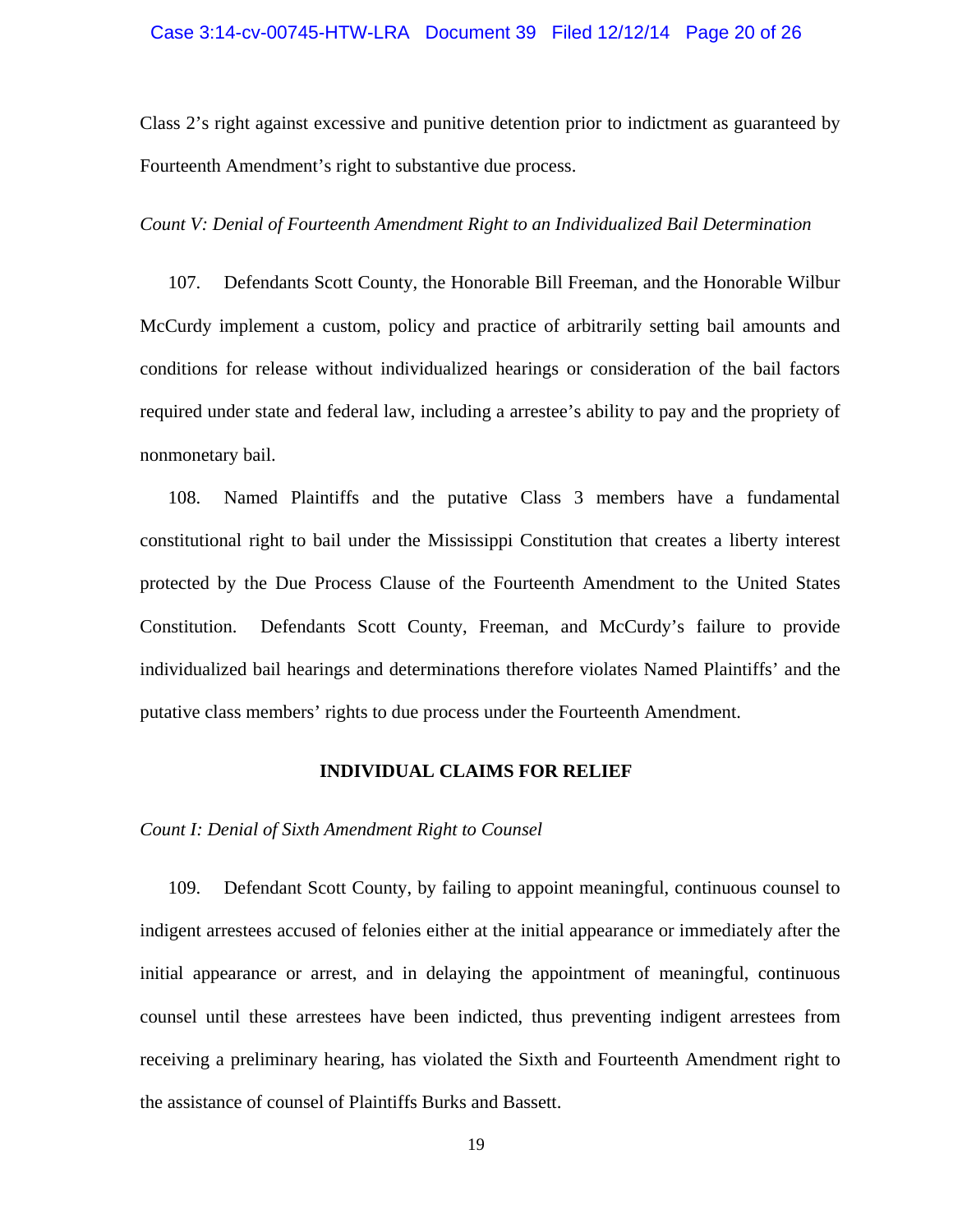#### Case 3:14-cv-00745-HTW-LRA Document 39 Filed 12/12/14 Page 21 of 26

110. As a direct and proximal result of Defendant Scott County's failure to provide Plaintiffs Bassett and Burks' with counsel, both Plaintiffs were wrongfully detained at the Scott County jail for 8 and 10 months, respectively.

## *Count II: Denial of Fourteenth Amendment Right to Counsel*

111. Plaintiffs Burks and Bassett have a federally-, state- and county-created liberty interest in the appointment of counsel at the initial appearance or immediately after the initial appearance to conduct a preliminary hearing and to otherwise represent them prior to indictment that is protected by the Due Process Clause and Equal Protection Clauses of the Fourteenth Amendment.

112. Defendant Scott County, by failing to appoint meaningful, continuous counsel to indigent arrestees accused of felonies either at the initial appearance or immediately after the initial appearance or arrest to conduct a preliminary hearing and begin case preparation, and in delaying the appointment of counsel until these arrestees have been indicted, has violated Plaintiffs' Fourteenth Amendment due process and equal protection rights to the assistance of counsel.

113. Defendant Scott County's policy of denying counsel to unindicted, indigent arrestees invidiously discriminates against Plaintiffs and Bassett by denying them the ability, available to those able to afford private counsel, to request and to receive preliminary hearings, and to otherwise obtain the assistance of counsel during the pre-indictment period.

114. As a direct and proximal result of Defendant Scott County's failure to provide Plaintiffs Bassett and Burks' with counsel, both Plaintiffs were wrongfully detained at the Scott County jail for 8 and 10 months, respectively.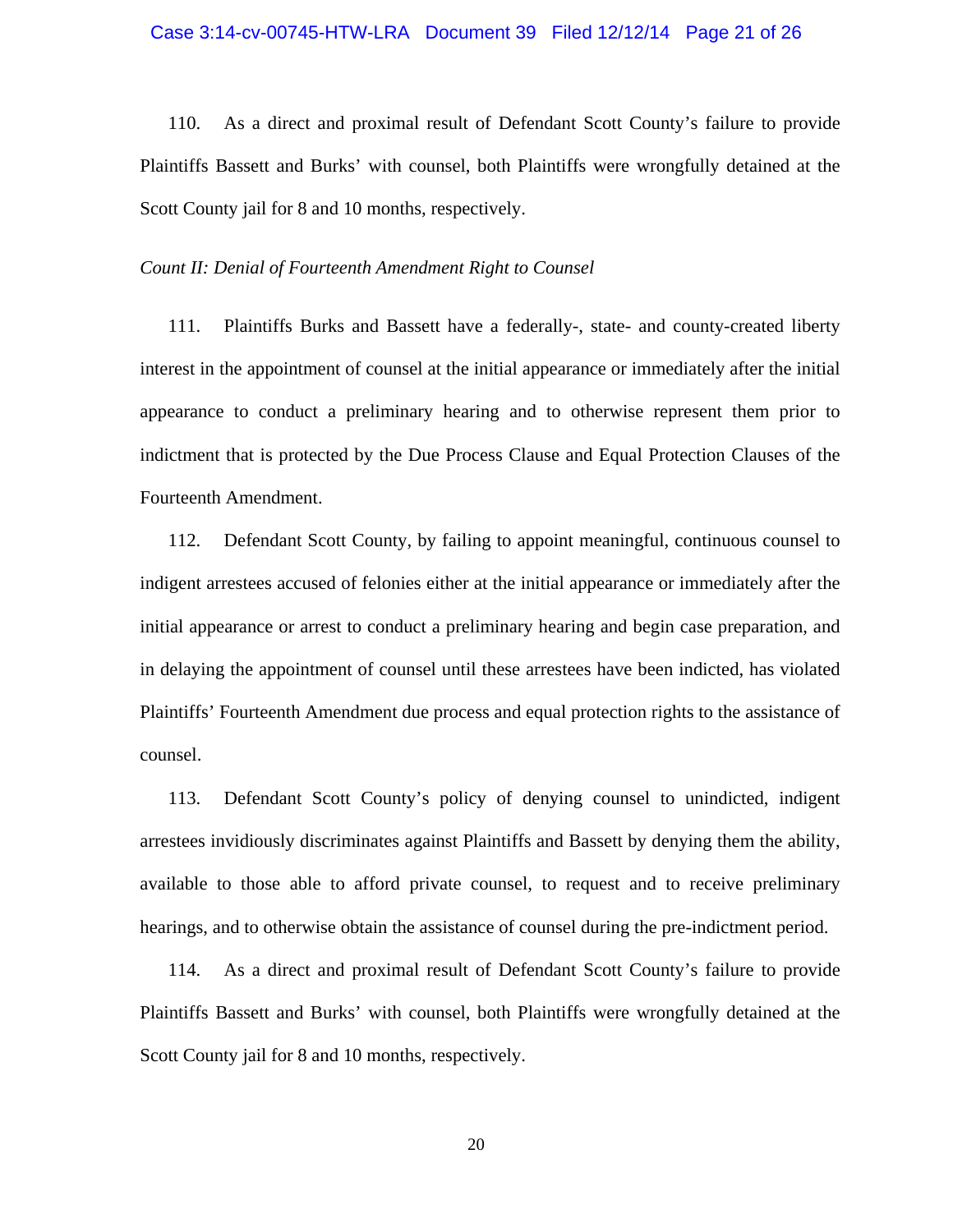#### Case 3:14-cv-00745-HTW-LRA Document 39 Filed 12/12/14 Page 22 of 26

### *Count III: Denial of Fourteenth Amendment Right to an Individualized Bail Hearing*

115. Defendant Scott County, the Honorable Bill Freeman and the Honorable Wilbur McCurdy implement a policy, custom, and practice of arbitrarily setting bail amounts and conditions for release without individualized hearings or consideration of the bail factors required under state and federal law, including an arrestee's ability to pay and the propriety of nonmonetary bail.

116. Plaintiffs Bassett and Burks have a fundamental constitutional right to bail under the Mississippi Constitution that creates a liberty interest protected by the Due Process Clause of the Fourteenth Amendment to the United States Constitution. Scott County's failure to provide individualized bail hearings and determinations violated Plaintiffs' rights to due process under the Fourteenth Amendment.

117. As a direct and proximal result of Defendant Scott County's failure to provide Plaintiffs Bassett and Burks' with individualized bail hearings, both Plaintiffs were wrongfully detained at the Scott County jail for 8 and 10 months, respectively.

## **RELIEF REQUESTED**

WHEREFORE, Named Plaintiffs Burks and Bassett request that this Court:

- a. Certify the three proposed classes as defined in paragraphs 85-96 above;
- b. Enter a judgment declaring that Defendant Gordon has violated and is violating Named Plaintiffs' and the Class 1 members' right to counsel under the Sixth and Fourteenth Amendments to the United States Constitution by failing to assign meaningful, continuous counsel either within 7 days of arrest, or within a reasonably immediate period of time to allow counsel to request, prepare for, and conduct preliminary and bail hearings;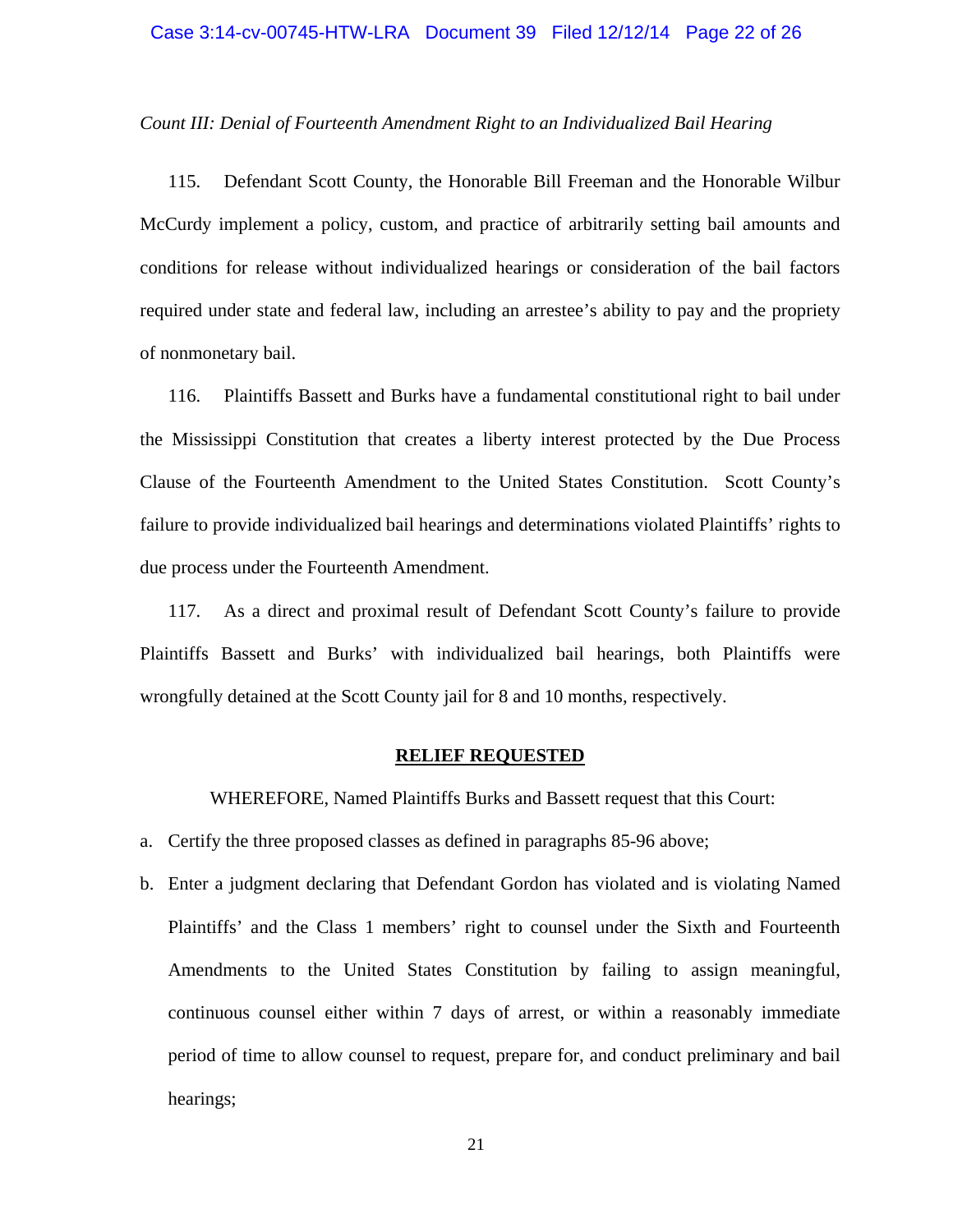- c. Enter a judgment declaring that Defendant Gordon has violated and is violating Named Plaintiffs' and the Class 1 members' right to counsel under the Due Process and Equal Protection clauses of the Fourteenth Amendment to the United States Constitution by failing to assign meaningful, continuous counsel either within 7 days of arrest, or within a reasonably immediate period of time to allow counsel to request, prepare for, and conduct preliminary and bail hearings;
- d. Enter a judgment declaring that Defendant Scott County has violated and is violating the right to counsel under the Sixth and Fourteenth Amendments to the United States Constitution of Plaintiffs Bassett and Burks by failing to by failing to assign counsel within 7 days of their arrests, or within a reasonably immediate period of time to allow counsel to request, prepare for, and conduct preliminary and bail hearings;
- e. Enter a judgment declaring that Defendant Scott County violated Plaintiffs Bassett and Burks's right to counsel under the Due Process and Equal Protection clauses of the Fourteenth Amendment to the United States Constitution by failing to assign them counsel within 7 days of their arrests or within a reasonably immediate period of time to allow counsel to request, prepare for, and conduct preliminary and bail hearings.
- f. Enter a judgment declaring that Defendants are violating or unduly risk violating Named Plaintiffs' and the Class 2 members' right to a speedy trial under the Sixth and Fourteenth Amendments to the United States Constitution by failing to provide periodic judicial hearings to review and determine the propriety of their continued custody prior to indictment as a matter of right;
- g. Enter a judgment declaring that Defendants are violating or unduly risk violating Named Plaintiffs' and the Class 2 members' right against excessive and punitive pre-indictment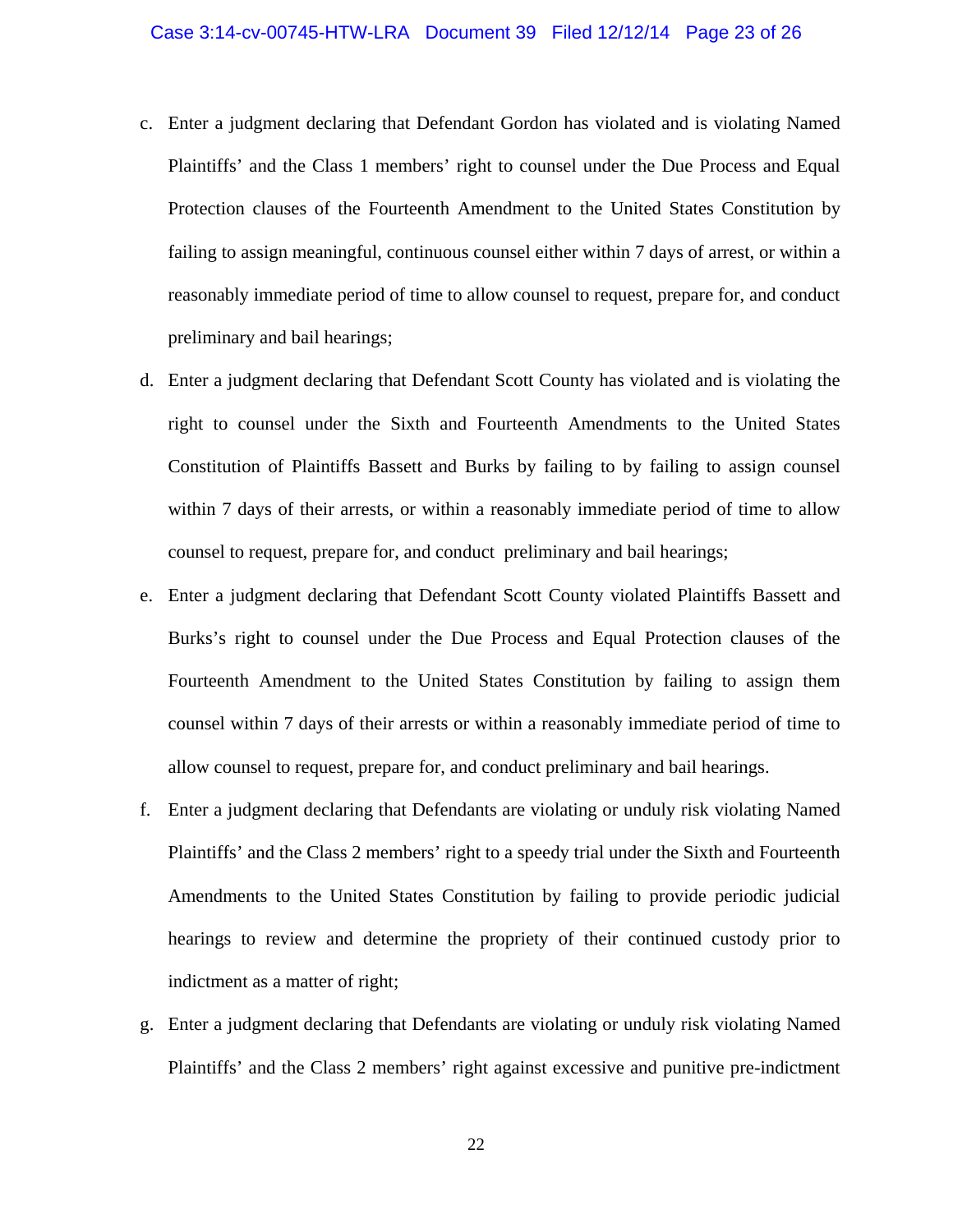## Case 3:14-cv-00745-HTW-LRA Document 39 Filed 12/12/14 Page 24 of 26

detention under the substantive component of the Due Process Clause of Fourteenth Amendment to the United States Constitution by failing to provide periodic judicial hearings to review and determine the propriety of their continued custody prior to indictment as a matter of right;

- h. Enter a judgment declaring that Defendants Scott County, Freeman, and McCurdy are violating Named Plaintiffs' and the Class 3 members' Fourteenth Amendment due process rights to individualized bail determinations;
- i. Enter a judgment declaring that Defendant Scott County violated Plaintiffs Bassett and Burks' Fourteenth Amendment due process rights to individualized bail determinations;
- j. Award damages against Scott County to Plaintiffs Burks and Bassett for the time they spent wrongfully detained at the Scott County jail due directly to Scott County's failure to provide them with counsel and individualized bail hearings;
- k. Award costs and attorney's fees pursuant to 42 U.S.C. § 1988;
- l. Grant or award any other relief this Court deems just and proper.

This the Twelfth day of December, 2014.

Respectfully submitted,

 /s/Brandon Buskey Brandon J. Buskey\* Ezekiel Edwards\* American Civil Liberties Union Foundation Criminal Law Reform Project 125 Broad Street, 18<sup>th</sup> Floor New York, NY 10004 212-284-7364 bbuskey@aclu.org eedwards@aclu.org \* Pro Hac Vice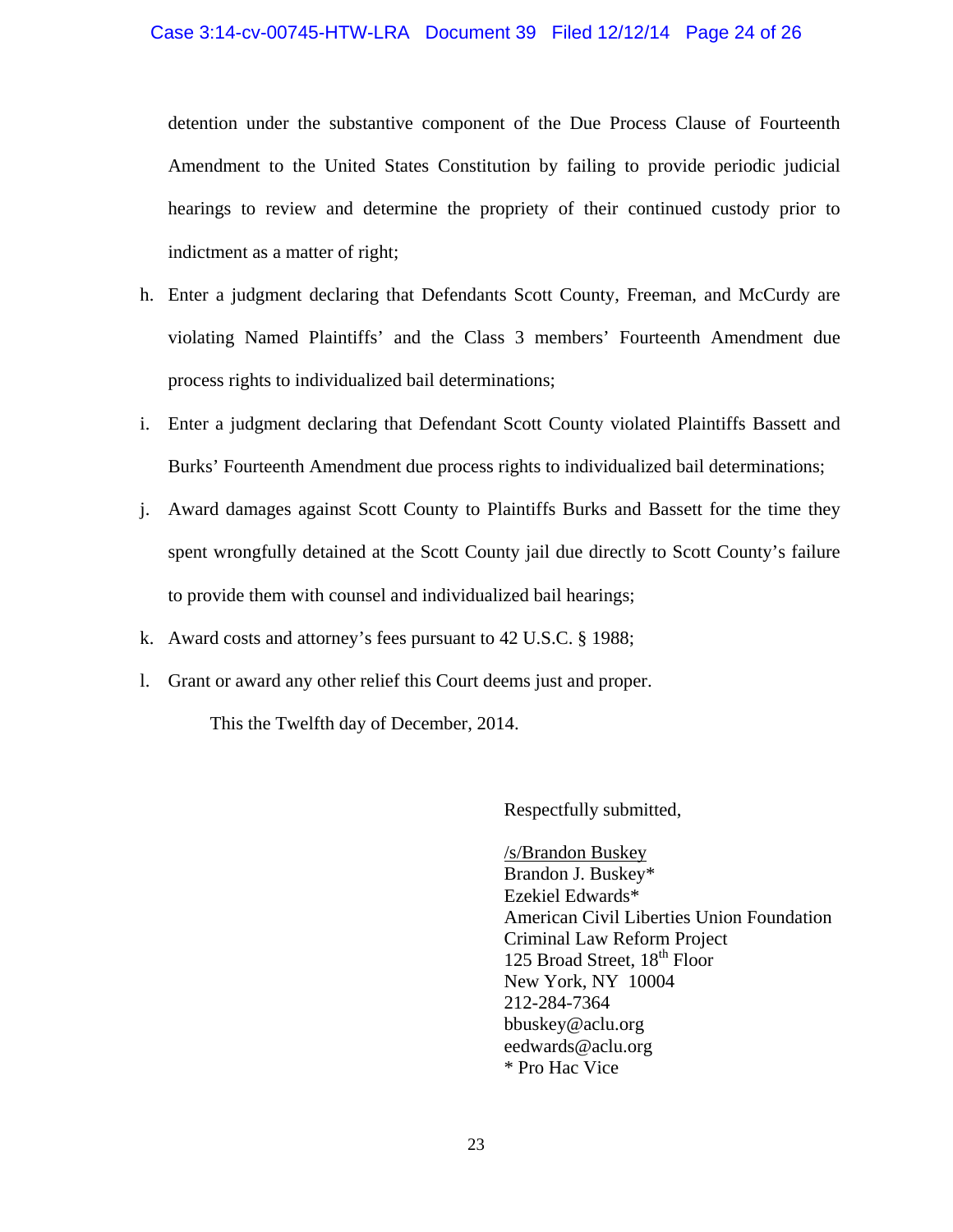/s/Charles Irvin Charles Irvin (MS Bar No. 99607) ACLU of Mississippi, Foundation, Inc. 233 East Capital Street Jackson, MS 39201 (601) 3543408 cirvin@aclu-ms.org

 James Craig (MS Bar No. 7798) Katie Schwartzmann\* Roderick and Solange MacArthur Justice Center 4400 S. Carrollton Avenue New Orleans, LA 70119-6824 504-620-2259 phone jim.craig@macarthurjustice.org katie.schwartzmann@macarthurjustice.org

J. Cliff Johnson (MS Bar No. 9383) Roderick and Solange MacArthur Justice **Center**  P.O. Box 1848 University, MS 38677 662-915-7629 phone cjohnson@macarthurjustice.org